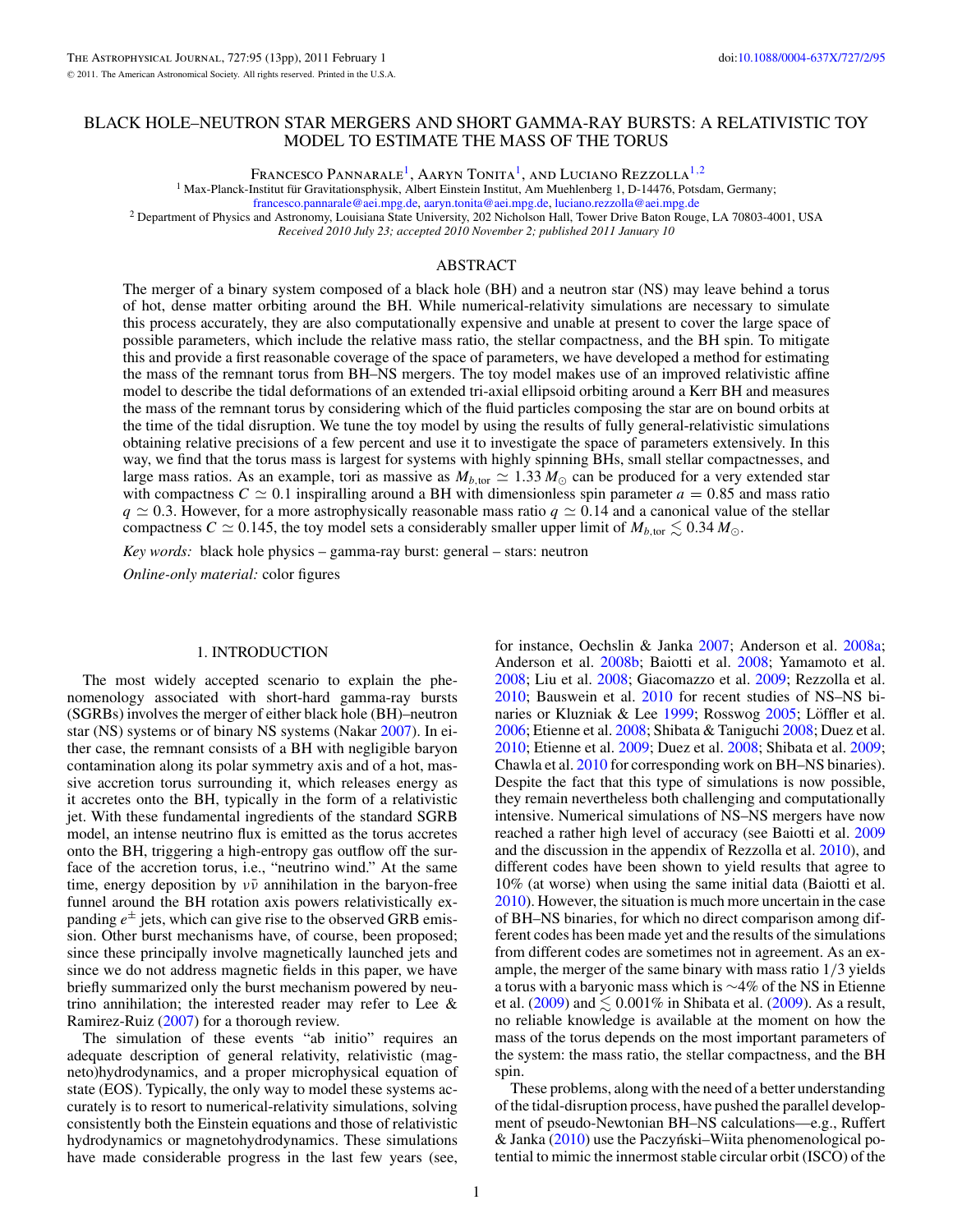<span id="page-1-0"></span>BH in a Newtonian setting—and of semi-analytical approaches to the problem. Regarding the latter, Shibata [\(1996\)](#page-12-0), for instance, described the necessary conditions for the production of an accretion torus of appreciable size by requiring that the NS disruption occurs at a tidal radius  $r_{\text{tide}}$  that is larger than the ISCO of the BH  $r_{\text{ISCO}}$ . Unfortunately, Shibata [\(1996\)](#page-12-0) did not predict the mass of the resulting accretion torus except to assume that it vanishes when the radius of tidal disruption is less than that of the ISCO. A parallel systematic study has been pursued recently to exploit the relativistic *"affine-model"* and to describe the properties of the tidally deformed NS (Ferrari et al. [2009,](#page-12-0) [2010\)](#page-12-0). Also in this case, however, the study did not make any prediction on the final outcome of the merger since it concentrated on the evolution of stationary configurations.

In this paper, we attempt to bridge the gap between intensive numerical simulations and semi-analytical studies by establishing a way to estimate the mass of the resulting torus. We do this by taking the concept of the tidal disruption to its logical extreme. In other words, we model the NS in the binary as a relativistic tri-axial ellipsoid which is tidally distorted as it orbits in the tidal field of a rotating BH. When the tidaldisruption radius is reached, however, we assume the star to be composed of a system of non-interacting "fluid particles" which move on the corresponding geodesics. We therefore compute the mass of the torus as the integral of the masses of the particles which do not fall into the BH. This clearly represents only a *"toy model"* for the complex dynamics of the merger process, but we show that, with a suitable tuning, it allows us to reproduce with good precision the large majority of the results obtained so far from more accurate but also considerably more expensive numerical-relativity calculations. Most importantly, however, it provides a simple tool to better understand the complex dynamics of the tidal disruption and to cover at once the full space of parameters.

The structure of the paper is as follows. In Section 2, we describe the particular tidal model we use and then how we estimate the mass of the accretion torus. In Section [3,](#page-4-0) we show that by tuning the free parameter in our model we can reproduce results obtained within fully general-relativistic simulations, thus proving that the tool we build is solid. In Section [4,](#page-7-0) we present the results of our estimates, leaving an intuitive interpretation of the results and the conclusive overview to Sections [5](#page-8-0) and [6,](#page-8-0) respectively.

### 2. METHOD

To model the behavior of the NS during the final stages of the inspiral of the mixed binary and before it merges with the BH, we use the improved version of the affine model presented in detail in Ferrari et al. [\(2009\)](#page-12-0). An important difference with respect to that work is that we do not consider the prescriptions of the quasi-equilibrium approximation and, rather, follow the dynamics of the NS until it is disrupted by the BH tidal field. Furthermore, as mentioned in the introduction, in addition to treating the NS as a tri-axial ellipsoid, we also decompose it into a large number of representative "fluid particles," the kinematic properties of which will be used to study the motion of the NS matter after the tidal disruption. Our toy model is therefore composed of three logical parts: (1) the evolution of the NS deformation as it inspirals toward the BH, (2) the modeling of the tidal disruption, and (3) the calculation of the mass buildingup the torus. Each of these parts will be discussed separately in the remainder of this section.

### *2.1. Neutron Star Deformation—The Affine Model*

The idea of modeling stars as ellipsoids has a long history and a thorough analysis of incompressible ellipsoidal figures of equilibrium was performed by Chandrasekhar [\(1969\)](#page-12-0). When modeling the NS deformation, we are addressing what is known as the compressible Roche–Riemann problem, in which one studies the behavior of a compressible ellipsoid with uniform vorticity parallel to its rotation axis, orbiting a point mass or a rigid sphere. More specifically, we will be using an improved version of the affine model, developed in the 1980s by Carter, Luminet, and Marck to describe the encounters between a BH and a Newtonian star (Carter & Luminet [1982,](#page-11-0) [1983,](#page-11-0) [1985;](#page-12-0) Luminet & Marck [1985;](#page-12-0) Luminet & Carter [1986\)](#page-12-0) and then applied to BH–NS binaries at the very end of the 1990s (Wiggins & Lai [2000\)](#page-12-0). More recently, in fact, the Newtonian treatment of the star was upgraded to achieve a better description of the NS in mixed compact binaries (Ferrari et al. [2009,](#page-12-0) [2010\)](#page-12-0). The essential features and assumptions of the improved affine approach used herein may be summarized as follows:

- 1. the equilibrium structure of the NS is determined by the Tolman–Oppenheimer–Volkoff (TOV) equations, while its dynamical behavior is governed by Newtonian hydrodynamics improved by the use of an effective relativistic scalar potential (Rampp & Janka [2002\)](#page-12-0);
- 2. the NS center of mass moves in the tidal field of a Kerr BH along a simple inspiralling equatorial orbit (cf. Equation  $(21)$  and each point of the orbit is associated with a BH timelike circular geodesic;
- 3. throughout the inspiral, the NS remains a Riemann S-type ellipsoid, i.e., its spin and vorticity are always parallel and their ratio is constant (see Chandrasekhar [1969\)](#page-12-0); and
- 4. tidal effects on the orbital motion and the perturbation induced by the star on the BH are neglected.

For completeness, we next review the mathematical formulation of the affine model used herein by writing the equations governing the NS deformations in the principal frame, i.e., the frame associated with the principal axes of the stellar ellipsoid. In this frame, the fluid variables of the affine model are five: the three principal axes of the stellar ellipsoid  $a_1, a_2$ , and  $a_3$ , the angular frequency of the internal fluid motion Λ*,* and the star spin measured in the parallel-transported frame associated with the center of mass of the star  $\Omega$  (Marck [1983\)](#page-12-0). The axis  $a_3$  is perpendicular to the orbital plane, while  $a_1$  and  $a_2$  are perpendicular to one another and to  $a_3$ . In the Newtonian limit ( $M_{\text{BH}} \ll r$ , where  $M_{BH}$  is the BH mass and  $r$  is the Boyer–Lindquist radial coordinate),  $a_1$  and  $a_2$  belong to the orbital plane (see Figure [1\)](#page-2-0). The dynamics of four of the five fluid variables is then governed by the following set of equations:

$$
\ddot{a}_1 = a_1(\Lambda^2 + \Omega^2) - 2a_2\Lambda\Omega + \frac{1}{2}\frac{\hat{V}}{\widehat{\mathcal{M}}}R_{\rm NS}^3 a_1 \tilde{A}_1 + \frac{R_{\rm NS}^2}{\widehat{\mathcal{M}}} \frac{\Pi}{a_1} - c_{11}a_1,\tag{1}
$$

$$
\ddot{a}_2 = a_2(\Lambda^2 + \Omega^2) - 2a_1\Lambda\Omega + \frac{1}{2}\frac{\hat{V}}{\widehat{\mathcal{M}}}R_{\text{NS}}^3a_2\tilde{A}_2 + \frac{R_{\text{NS}}^2}{\widehat{\mathcal{M}}}\frac{\Pi}{a_2} - c_{22}a_2,\tag{2}
$$

$$
\ddot{a}_3 = \frac{1}{2} \frac{\hat{V}}{\widehat{\mathcal{M}}} R_{\text{NS}}^3 a_3 \tilde{A}_3 + \frac{R_{\text{NS}}^2}{\widehat{\mathcal{M}}} \frac{\Pi}{a_3} - c_{33} a_3,\tag{3}
$$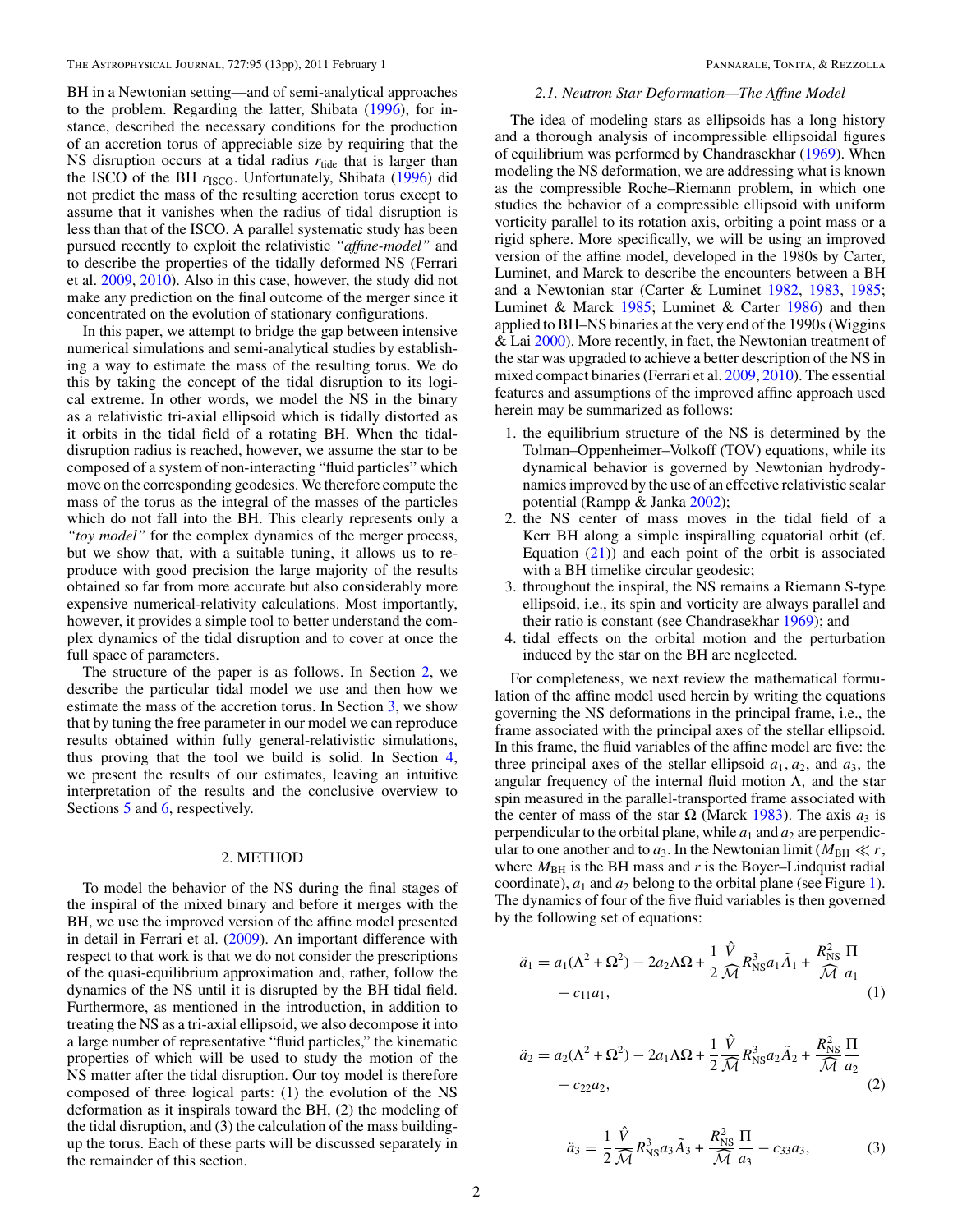<span id="page-2-0"></span>The Astrophysical Journal, 727:95 (13pp), 2011 February 1 Pannarale, Tonita, & Rezzolla

$$
\dot{J}_s = \frac{\widehat{\mathcal{M}}}{R_{\rm NS}^2} c_{12} (a_2^2 - a_1^2), \tag{4}
$$

where the dots denote derivatives with respect to the proper time at the stellar center  $\tau$ , the  $c_{ij}$  denote the components of the BH tidal tensor in the principal frame,  $R_{\text{NS}}$  is the NS radius, and the index symbols  $\overline{A}_i$  are defined as<sup>3</sup>

$$
\tilde{A}_i \equiv \int_0^\infty \frac{d\sigma}{\left(a_i^2 + \sigma\right) \sqrt{\left(a_1^2 + \sigma\right) \left(a_2^2 + \sigma\right) \left(a_3^2 + \sigma\right)}}. \tag{5}
$$

The effective relativistic self-gravity potential for the isolated NS in spherical equilibrium equilibrium *V* and the scalar quadrupole moment for the isolated NS in spherical equilibrium  $\widehat{\mathcal{M}}$  are given by<sup>4</sup>

$$
\widehat{V} \equiv -4\pi \int_0^{R_{\rm NS}} \frac{[\hat{\epsilon}(\hat{r}) + \hat{p}(\hat{r})][m_{\rm TOV}(\hat{r}) + 4\pi \hat{r}^3 \hat{p}(\hat{r})]}{\hat{\rho}(\hat{r})\hat{r}[\hat{r} - 2m_{\rm TOV}(\hat{r})]} \hat{r}^3 \hat{\rho} d\hat{r},\tag{6}
$$

$$
\widehat{\mathcal{M}} \equiv \frac{4\pi}{3} \int_0^{R_{\rm NS}} \hat{r}^4 \hat{\rho} d\hat{r}
$$
 (7)

where  $\hat{\epsilon}$ ,  $\hat{p}$ , and  $\hat{\rho}$  are, respectively, the energy density, pressure and rest-mass density distributions at spherical equilibrium and  $dm_{\text{TOV}}/dr = 4\pi r^2 \epsilon(r)$ . The pressure integral  $\Pi$  is calculated as

$$
\Pi \equiv \int p(\rho)d^3x = 4\pi \frac{a_1a_2a_3}{R_{\rm NS}^3} \int_0^{R_{\rm NS}} p\left(\frac{\hat{\rho}}{a_1a_2a_3}\right) \hat{r}^2 d\hat{r},
$$

while

$$
J_s \equiv \frac{\widehat{\mathcal{M}}}{R_{\rm NS}^2} [(a_1^2 + a_2^2)\Omega - 2a_1 a_2 \Lambda] \tag{9}
$$

is the spin angular momentum of the star. The fifth fluid variable may be expressed in terms of

$$
\mathcal{C} \equiv \frac{\widehat{\mathcal{M}}}{R_{\rm NS}^2} \left[ \left( a_1^2 + a_2^2 \right) \Lambda - 2a_1 a_2 \Omega \right],\tag{10}
$$

which is proportional to the circulation in the locally nonrotating inertial frame. We note that because we work in the absence of viscosity, the circulation of the fluid is conserved, i.e.,  $\dot{\mathcal{C}} = 0$ . For simplicity, but also because this is the assumption made by all numerical-relativity simulations to date, we set  $C = 0$ initially (the NS fluid is thus irrotational) so that Equation (10) reduces to

$$
\Lambda = \frac{2a_1a_2\Omega}{a_1^2 + a_2^2}.
$$
 (11)

The components of the tidal tensor for a Kerr spacetime, expressed in the NS principal frame, are



**Figure 1.** Schematic representation of the toy model. Indicated are the tidal radius  $r_{\text{tide}}$ , the ISCO  $r_{\text{ISCO}}$ , two of the principal axes  $a_1, a_2$ , the principal frame, and the parallel-transported frame. Note that for simplicity we set  $\phi = \Psi$ . (A color version of this figure is available in the online journal.)

$$
c_{11} = \frac{M_{\text{BH}}}{r^3} \left[ 1 - 3 \frac{r^2 + K}{r^2} \cos^2(\Psi - \phi) \right],\tag{12}
$$

$$
c_{22} = \frac{M_{\text{BH}}}{r^3} \left[ 1 - 3 \frac{r^2 + K}{r^2} \sin^2(\Psi - \phi) \right],\tag{13}
$$

$$
c_{12} = c_{21} = \frac{M_{\text{BH}}}{r^3} \left[ -\frac{3}{2} \frac{r^2 + K}{r^2} \sin 2(\Psi - \phi) \right], \quad (14)
$$

$$
c_{33} = \frac{M_{\text{BH}}}{r^3} \left( 1 + 3 \frac{K}{r^2} \right),\tag{15}
$$

where the angle  $\phi$  (which is related to  $\Omega$  by  $\dot{\phi} \equiv \Omega$ ) is the angle that brings the parallel-transported frame into the principal frame by a rotation around the  $a_3$  axis (Marck [1983\)](#page-12-0). Similarly, Ψ is an angle that governs the rotation of the parallel-transported tetrad frame in order to preserve the parallel transport of its basis vectors. Stated differently, the difference between Ψ and *φ* represents the lag angle between the principal frame and the parallel transported one, i.e.,  $\phi_{\text{lag}} \equiv \Psi - \phi$ , and thus measures how much the star is "lagging behind" in its orbit around the BH. If  $\phi_{\text{lag}} = 0$ , and thus  $\Psi = \phi$ , then the largest semi-major axis of the star is always pointing toward the BH. A schematic diagram of the BH–NS binary and of the relevant quantities discussed so far is shown in Figure 1.

The constant *K* appearing in the tidal-tensor components (12)–(15) is a combination of the energy *E* and the *z*-orbital angular momentum per unit mass of the star *Lz*

$$
K \equiv (\tilde{a}E - L_z)^2,\tag{16}
$$

where  $\tilde{a} \equiv J/M$  is the spin of the BH and, for circular geodesics,

$$
E = \frac{r^2 - 2rM_{\text{BH}} + \tilde{a}\sqrt{rM_{\text{BH}}}}{r\sqrt{r^2 - 3rM_{\text{BH}} + 2\tilde{a}\sqrt{rM_{\text{BH}}}}},\tag{17}
$$

$$
L_z \equiv \frac{\sqrt{r M_{\text{BH}}}(r^2 - 2\tilde{a}\sqrt{r M_{\text{BH}}} + \tilde{a}^2)}{r\sqrt{r^2 - 3r M_{\text{BH}} + 2\tilde{a}\sqrt{r M_{\text{BH}}}}}. \tag{18}
$$

(8)

 $\overline{3}$  The  $\tilde{A}_i$  are related to the dimensionless index coefficients defined in Chandrasekhar [\(1969\)](#page-12-0) by the simple dimensional rescaling  $A_i = R_{NS}^3 \tilde{A}_i$ . In essence, they express the derivative of the self-gravity of the deformed star with respect to its *i*th axis.

Hats ( $\hat{ }$ ) denote quantities calculated for an isolated nonrotating NS at equilibrium.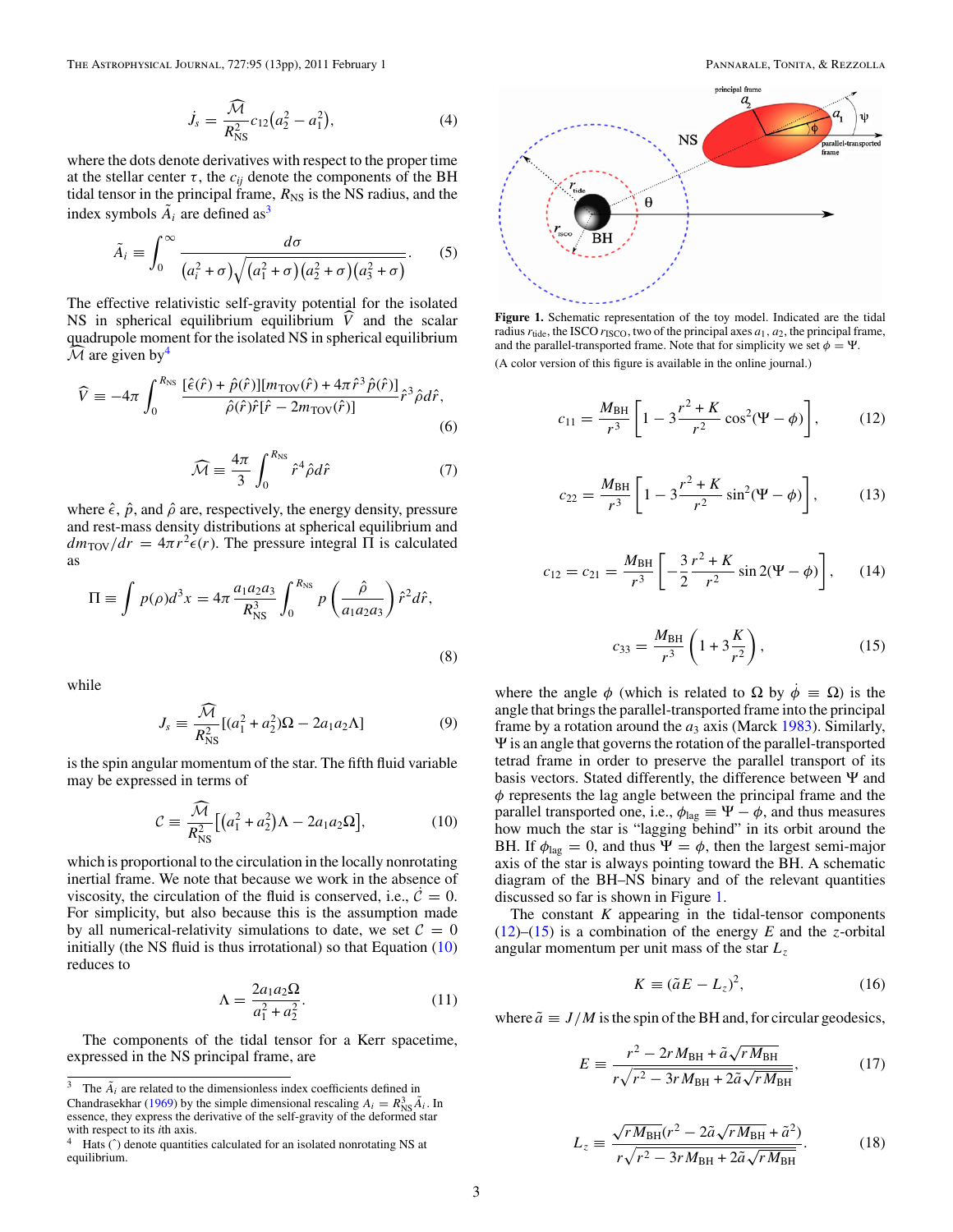<span id="page-3-0"></span>Note that because the tidal-tensor components  $c_{11}$  and  $c_{22}$  have different signs, the forces acting on the corresponding semimajor axes  $a_1$  and  $a_2$  also have opposite signs and thus lead to a stretching of  $a_1$  and to a compression of  $a_2$ .

For simplicity, and to obtain a better agreement with the results of numerical-relativity simulations, we will set hereafter  $\phi_{\text{lag}} = 0$  and thus  $\phi = \Psi$ . Furthermore, since we will consider a sequence of circular equatorial geodesics, the radii of which reduce due to the emission of gravitational radiation, the evolution of the angle Ψ is given by (Marck [1983\)](#page-12-0)

$$
\dot{\Psi} = \sqrt{\frac{M_{\text{BH}}}{r^3}},\tag{19}
$$

and thus also

$$
\dot{\phi} = \Omega = \sqrt{\frac{M_{\text{BH}}}{r^3}}.
$$
\n(20)

In order to evolve the equations of the affine model  $(1)$ – $(3)$ we must select an EOS for the NS matter and specify the initial conditions and the evolution of the orbit. As far as the first is concerned, the model is sufficiently general that any EOS could be used and indeed several different ones were used in Ferrari et al. [\(2010\)](#page-12-0). However, because here we want to compare with the results of numerical-relativity simulations and these have been performed mostly with a  $\Gamma$  law EOS  $p = (\Gamma - 1)\rho \epsilon$  which for the adiabatic process considered in this paper is equivalent to a polytropic EOS  $p = K\rho^{\Gamma}$  with  $\Gamma = 2$  or 2.75, we will consider here just polytropes with these polytropic exponents and present the result of more realistic EOSs in a subsequent work. As for the initial conditions, we consider an initial separation for the binary,  $r_0 \equiv r(t = 0)$ , and set  $\phi_0 \equiv \phi(t = 0) = 0$ , while  $\Omega$  and  $\Lambda$  are automatically given by Equations (20) and [\(11\)](#page-2-0), respectively. For the NS axes, instead, we set the time derivatives on the left-hand sides of Equations  $(1)$ – $(3)$  to zero and solve the system for  $a_1, a_2, a_3$  with a Newton–Raphson scheme. Of course, it is necessary to ensure that  $r_0$  is large enough, i.e., that initially  $a_1 \simeq a_2 \simeq a_3 \simeq R_{\text{NS}}$  and  $J_s \simeq 0$ (as well as  $C = 0$ ), and that the final results are unchanged if one chooses a larger  $r_0$ . In other words, at  $t = 0$  the NS must almost be at spherical equilibrium and the calculations must therefore be independent of the specific choice made for  $r_0$ .

For the time evolution of the orbital separation *r*, we consider a very simple circular equatorial adiabatic inspiral (Misner et al. [1973\)](#page-12-0), which accounts therefore for the radiative losses of two point masses at a 2.5 post-Newtonian (PN) approximation

$$
r(t) = r_0 \left( 1 - \frac{t}{t_c} \right)^{1/4},
$$
 (21)

where

$$
t_c = \left(\frac{5}{256}\right) \frac{r_0^4}{M_{\rm NS} M_{\rm BH}(M_{\rm NS} + M_{\rm BH})}
$$
(22)

is the inspiral time and  $M<sub>NS</sub>$  is the gravitational mass of the NS. When generating the orbit, we evolve the orbit angle *θ* according to the Kerr spacetime equation

$$
\frac{d\theta}{dt} = \frac{1}{\tilde{a} + \sqrt{r^3 / M_{\text{BH}}}}\tag{23}
$$

and we make the following approximation, setting

$$
\frac{d\tau}{dt} = 1.\t(24)
$$

It is important to remark that our goal is that of computing the mass of the torus produced by the tidal disruption and not that of providing an accurate description of the binary inspiral. In this sense, using a lower-order PN description of the orbit is very reasonable as the dynamics we are most interested in take place when the presently available PN models are no longer accurate.

Once the orbit is determined, we may integrate the affinemodel equations, terminating the evolution when the ratio of the semi-major axes  $a_2$  and  $a_1$  reaches a critical value  $(a_2/a_1)_{\text{crit}}$ . This quantity cannot be determined a priori and is effectively a free parameter in our toy model. However, it may be tuned by comparing the results of the toy model with those of the numerical simulations and the way we do this will be discussed in the next section. We thus define the tidal-disruption radius *r*<sub>tide</sub> as the orbital separation at which  $(a_2/a_1) = (a_2/a_1)_{\text{crit}}$ .

A final quantity which is relevant to introduce and that may be useful to interpret the results of the toy model is the ISCO, which, for a generic Kerr BH is given by (Bardeen et al. [1972\)](#page-11-0)

$$
r_{\text{ISCO}} = M_{\text{BH}} \{3 + Z_2 \mp [(3 - Z_1)(3 + Z_1 + 2Z_2)]^{1/2}\},
$$
  
\n
$$
Z_1 = 1 + (1 - \tilde{a}^2 / M_{\text{BH}}^2)^{1/3} [(1 + \tilde{a} / M_{\text{BH}})^{1/3} + (1 - \tilde{a} / M_{\text{BH}})^{1/3}],
$$
  
\n
$$
Z_2 = (3\tilde{a}^2 / M_{\text{BH}}^2 + Z_1^2)^{1/2}
$$
(25)

where the upper*/*lower sign holds for co-rotating/counterrotating orbits. In general, the ISCO is inside the tidal radius, i.e.,  $r_{\text{ISCO}} < r_{\text{tide}}$ , but there are situations in which the opposite is true and this is the case, for instance, when considering binary systems with very small mass ratios or stars with very large compactness. In these cases too, we follow the evolution of the axis ratio and "disrupt" the NS inside the ISCO as soon as the critical value is reached.

### *2.2. Neutron Star Disruption*

As mentioned above, when the affine-model evolution of the mixed binary leads to the tidal disruption of the NS, we fragment the NS into fiducial fluid elements that would be representative of the motion of the NS matter. The first step in our strategy consists therefore in switching from the five fluid variables of the affine-model formulation to a description of the (disrupted) NS fluid as a set of test particles, each one of which possesses a mass, a 4-position, and a 4-velocity. In practice, at disruption we build a fine grid adapted to the ellipsoidal shape of the star and divide the star into a collection of fluid elements. In the principal frame, the center of each fluid element is identified by a 3-vector  $\vec{x}$  and we calculate the mass of the corresponding fluid cell by multiplying the mass density at its center by the volume of the fluid element. Moreover, we may associate with the center of mass of each cell a 3-velocity, which, in the principal-axes frame, is given by (Chandrasekhar [1969\)](#page-12-0)

$$
\vec{u} = \vec{u}_s + \vec{u}_e,\tag{26}
$$

where

$$
\vec{u}_s \equiv \frac{a_1}{a_2} \Lambda x_2 \vec{e}_1 - \frac{a_2}{a_1} \Lambda x_1 \vec{e}_2 \tag{27}
$$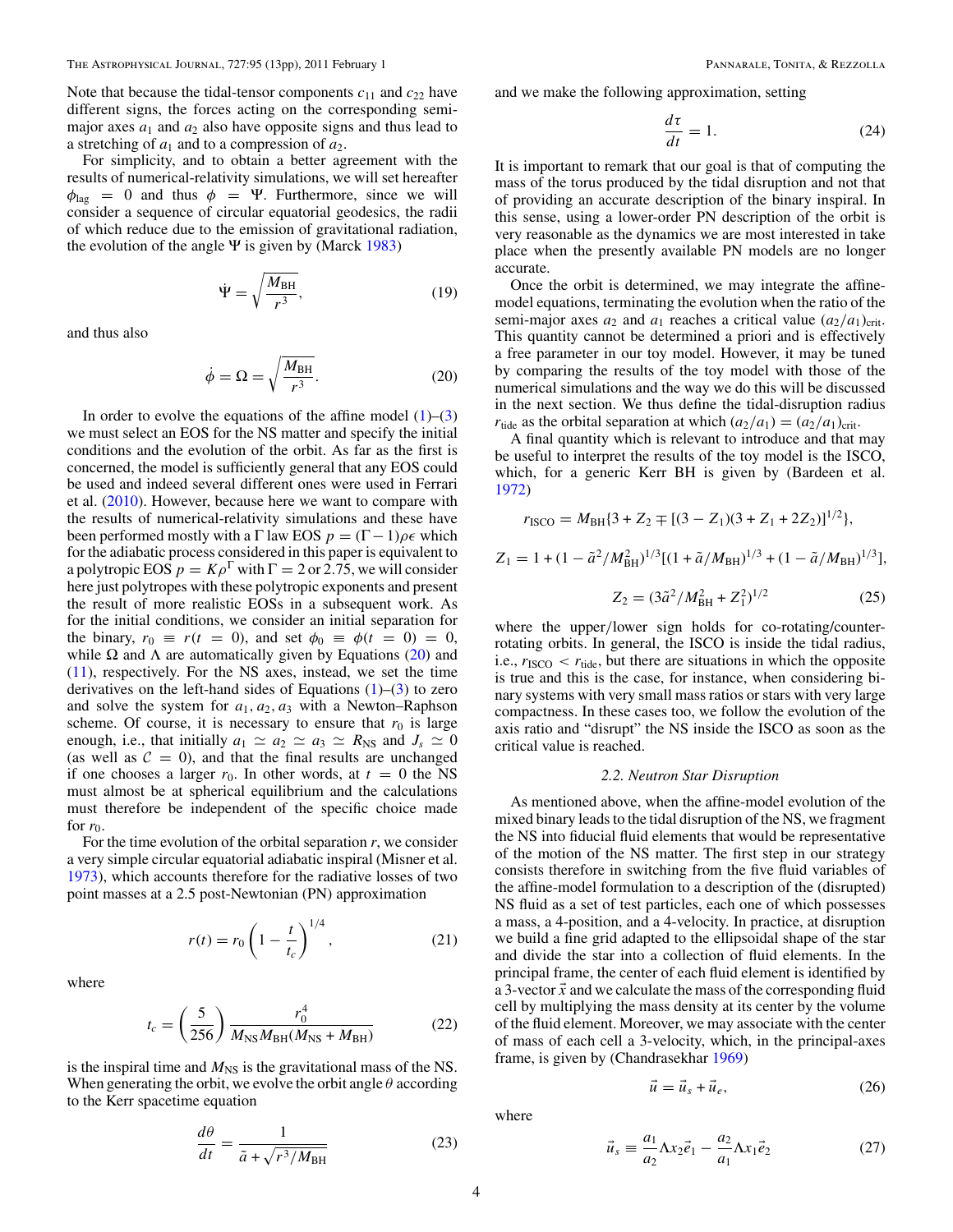<span id="page-4-0"></span>is the spin velocity (i.e., the speed of the fluid due to its rotation), and

$$
\vec{u}_e \equiv \frac{\dot{a}_1}{a_1} x_1 \vec{e}_1 + \frac{\dot{a}_2}{a_2} x_2 \vec{e}_2 + \frac{\dot{a}_3}{a_3} x_3 \vec{e}_3 \tag{28}
$$

is the ellipsoid expansion/contraction velocity,  $\vec{e}_i$  being the unit vectors along the ellipsoid principal axis *ai*. The coordinate *xi* along the *i*th axis runs from  $-a_i$  to  $a_i$ . With a rotation of an angle *φ* around *a*3, we switch from position 3-vectors in the principal frame to position 3-vectors in the parallel-transported tetrad associated with the NS center of mass, where the 3-velocity  $\vec{u}$  becomes  $\vec{u} + \Omega \times \vec{x}$ . In this parallel-transported tetrad, the time component of the position vectors is simply  $x^{(0)} = 0$  and we determine the time component of each 4-velocity vector by exploiting the normalization condition  $u^{(\alpha)}u_{(\alpha)} = -1$ . Finally, we express all the 4-position and the 4-velocity vectors in Boyer–Lindquist coordinates by applying the transformation laws derived in Marck [\(1983\)](#page-12-0) and summarized in the [Appendix.](#page-10-0)

The procedure described above provides a complete description, in Boyer–Lindquist coordinates, of the kinematic properties of fluid parcels as point particles freely falling in a Kerr spacetime; this is what is needed to then estimate the torus mass.

## *2.3. Torus Mass Estimation*

When looking carefully, in numerical-relativity simulations, at the dynamics of the NS after it is disrupted, it is quite striking to note how much the different parts of the star seem to behave like independent freely falling particles: the gravity of the BH alone does seem to represent the dominant force at this stage of the evolution. In view of this observation, when the NS is tidally disrupted and split into fiducial fluid elements of which we know the mass, the 4-position, and the 4-velocity, we assume that the pressure gradients across neighboring elements and the selfgravity of the system play little role, and hence that the fluid elements behave as independent collisionless fluid particles. As such, after the disruption the NS is approximated as an ensemble of about  $3.1 \times 10^4$  fluid particles which have a complex distribution of energy and angular momenta, but are in free-fall toward the BH.

Using the 4-velocity of each particle, we compute the corresponding conserved quantities by inverting the relations

$$
\frac{dt}{d\tau} = \frac{-\tilde{a}(\tilde{a}e\sin^2\theta - \ell_z) + (r^2 + \tilde{a}^2)P/\Delta}{r^2 + \tilde{a}^2\cos^2\theta},\qquad(29)
$$

$$
\left(\frac{dr}{d\tau}\right)^2 = \frac{P^2 - \Delta[r^2 + (\ell_z - \tilde{a}e)^2 + \mathcal{Q}]}{(r^2 + \tilde{a}^2\cos^2\theta)^2},\tag{30}
$$

$$
\left(\frac{d\theta}{d\tau}\right)^2 = \frac{Q - \cos^2\theta[\tilde{a}^2(1 - e^2) + \ell_z^2/\sin^2\theta]}{(r^2 + \tilde{a}^2\cos^2\theta)^2},\quad(31)
$$

$$
\frac{d\phi}{d\tau} = \frac{-(\tilde{a}e - \ell_z/\sin^2\theta) + \tilde{a}P/\Delta}{r^2 + \tilde{a}^2\cos^2\theta},
$$
(32)

where

$$
P \equiv e(r^2 + \tilde{a}^2) - \ell_z \tilde{a},\tag{33}
$$

$$
\Delta \equiv r^2 - 2r M_{\rm BH} + \tilde{a}^2,\tag{34}
$$

and  $e, \ell_z$ , and  $Q$  represent the energy, angular momentum, and Carter's constant of motion, respectively, all normalized to the mass of the particle. Note that it is necessary to use these general equations instead of Equations  $(17)$  and  $(18)$  as the majority of the particles no longer follows circular equatorial geodesics.

As mentioned previously, we identify the mass of the remnant torus with the sum of the masses of the bound particles and we make use of Equation  $(30)$  to determine whether a given particle is bound or not. Noting that a turning point occurs when  $(dr/d\tau)^2$  passes through zero and since the only influence of  $\theta$  is to decrease the overall magnitude of  $(dr/d\tau)^2$  but not to change its sign, we only consider, without loss of generality, the case  $\theta = \pi/2$ . We then use root-finding techniques for each particle and consider bound those particles for which  $\left(\frac{dr}{dt}\right)^2 < 0$  at a radial position  $r_{TP}$  outside the event horizon  $r_{EH}$ , such that  $r_{\text{EH}}$  *< r<sub>TP</sub> < r<sub>tide</sub>* (note that  $(dr/d\tau)^2$  is always greater than 0 at  $r = r_{\text{tide}}$ ) and simultaneously satisfy  $e < 1$ . This final condition merely states that the gravitational binding energy has compensated the kinetic energy such that the total energy of the particle is less than the rest mass of the particle at infinity.

Once the NS is tidally disrupted, the calculation of the torus mass, which is initially set to be  $M_{b,\text{tor}} = M_{b,\text{NS}}$ , is done as follows.

- 1. For each fluid particle we verify whether it is bound or not. In this latter case, we assume the particle will accrete onto the  $BH<sup>5</sup>$
- 2. The composite mass of the accreted particles is added to the mass of the BH and the mass of the torus is decreased by the corresponding amount.
- 3. We reconsider the remaining particles and verify if they are still bound or if they would now accrete onto the new and more massive BH.

This procedure is repeated until there are no more particles that would accrete onto the BH or, equivalently, until the relative change in the mass of the torus is less than one part in one million.

In addition to a change in the mass of the BH, we have also experimented with changing the spin of the BH as a result of the angular momentum accreted with the particles. However, the results in this case are much less robust (the mass of the torus is not a monotonic function of the parameters) and this is probably due to the more complex dependence of the geodesic motion on the spin of the BH, which conflicts with the approximations made here. As a result, we keep the BH spin to be the same as the initial one and it is reassuring that this does not spoil the very good agreement with the numerical simulations.

## 3. TUNING AND VALIDATION OF THE MODEL

In the affine-model approach based on a quasi-equilibrium approximation and discussed in Ferrari et al. [\(2009\)](#page-12-0), the disruption radius is identified by the condition  $\left[\frac{\partial (a_2/a_1)}{\partial r}\right]^{-1} = 0$ , i.e., as the radial separation at which the axis ratio  $a_2/a_1$  diverges. Although this singular limit is clearly a shortcoming of the assumption of quasi-equilibrium, it is not obvious how to specify the tidal radius in a way which is not arbitrary to some extent. To remove at least in part this degree of arbitrariness, we have decided to tune the tidal radius by carefully analyzing the

<sup>5</sup> We note that all numerical simulations suggest that the amount of matter leaving the central gravitational potential, i.e., that are unbounded but do not fall onto the BH, is extremely small and can thus be neglected here (see Rezzolla et al. [2010\)](#page-12-0).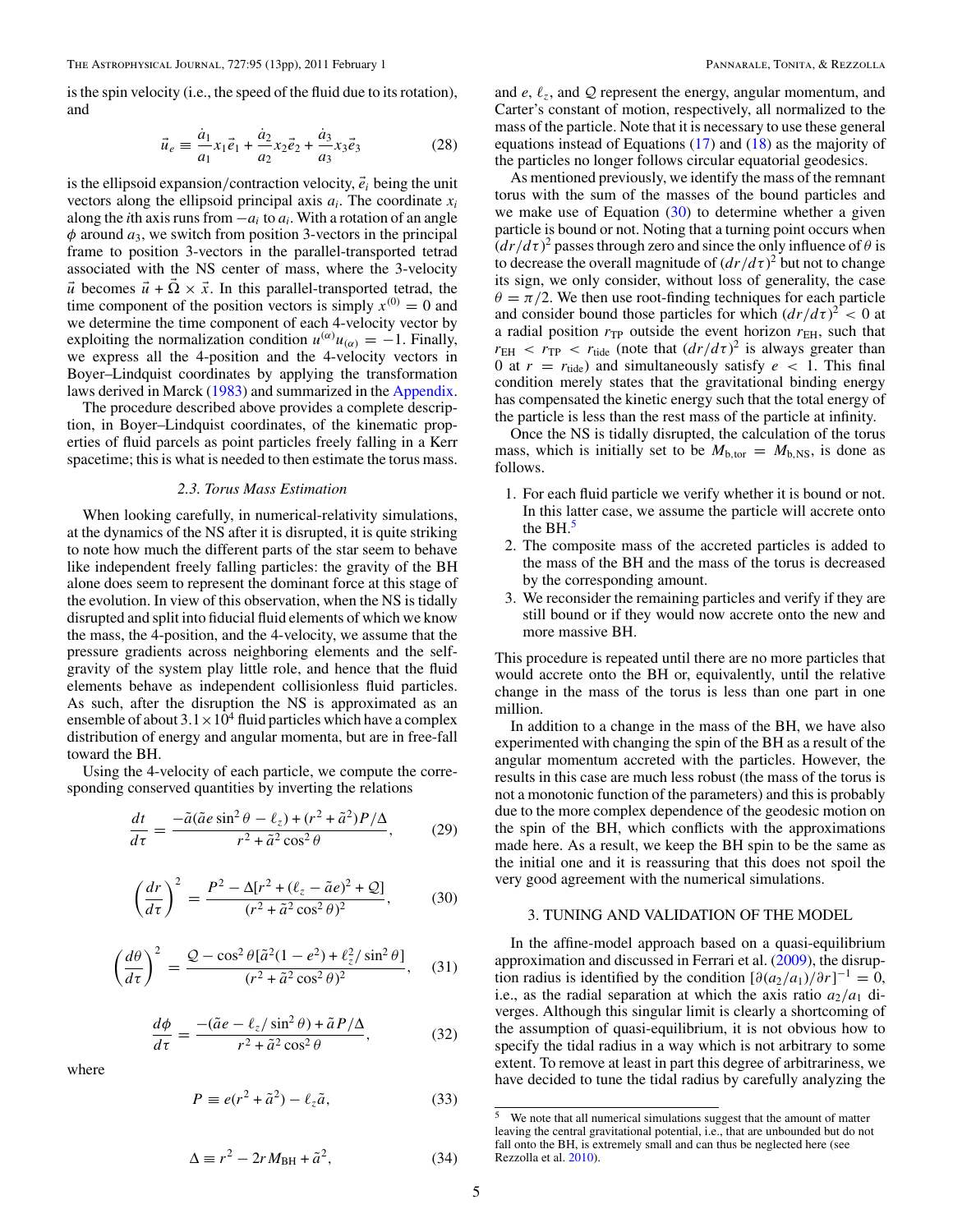**Table 1**

<span id="page-5-0"></span>Comparison Between the Remnant Torus Mass Predictions of Fully General-relativistic Simulations and of Our Model with the Critical Value of  $a_2/a_1$  Tuned to 0.44

| Reference               | <b>EOS</b><br>$(\Gamma)$ | C     | q   | a       | $M_{b, \text{tor}}/M_{b, \text{NS}}$<br>(Toy Model) | $M_{b, \text{tor}}/M_{b, \text{NS}}$<br>(Simulations) | Error<br>$(\%)$ |
|-------------------------|--------------------------|-------|-----|---------|-----------------------------------------------------|-------------------------------------------------------|-----------------|
| Tonita et al. (2010)    | 2.00                     | 0.100 | 1/5 | 0.00    | 0.17                                                | 0.17                                                  | $\Omega$        |
| Tonita et al. (2010)    | 2.00                     | 0.125 | 1/5 | 0.00    | 0.06                                                | 0.06                                                  | $\mathbf{0}$    |
| Tonita et al. $(2010)$  | 2.00                     | 0.145 | 1/5 | 0.00    | < 0.01                                              | < 0.01                                                | $\Omega$        |
| Tonita et al. (2010)    | 2.00                     | 0.150 | 1/5 | 0.00    | < 0.01                                              | < 0.01                                                | $\mathbf{0}$    |
| Duez et al. $(2010)$    | 2.00                     | 0.144 | 1/3 | 0.50    | 0.08                                                | 0.08                                                  | $\Omega$        |
| Duez et al. $(2010)$    | 2.75                     | 0.146 | 1/3 | 0.50    | 0.11                                                | 0.13                                                  | 18              |
| Duez et al. (2010)      | 2.75                     | 0.173 | 1/3 | 0.50    | 0.04                                                | 0.02                                                  | 50              |
| Etienne et al. $(2009)$ | 2.00                     | 0.145 | 1/3 | 0.00    | 0.02                                                | 0.04                                                  | 100             |
| Etienne et al. $(2009)$ | 2.00                     | 0.145 | 1/3 | 0.75    | 0.18                                                | 0.15                                                  | 17              |
| Etienne et al. $(2009)$ | 2.00                     | 0.145 | 1/3 | $-0.50$ | < 0.01                                              | < 0.01                                                | $\Omega$        |
| Etienne et al. $(2009)$ | 2.00                     | 0.145 | 1/5 | 0.00    | < 0.01                                              | < 0.01                                                | $\mathbf{0}$    |
| Shibata et al. (2009)   | 2.00                     | 0.145 | 1/3 | 0.00    | 0.02                                                | < 0.01                                                | 100             |
| Shibata et al. (2009)   | 2.00                     | 0.160 | 1/3 | 0.00    | < 0.01                                              | ${}< 0.01$                                            | $\Omega$        |
| Shibata et al. (2009)   | 2.00                     | 0.178 | 1/3 | 0.00    | < 0.01                                              | < 0.01                                                | $\Omega$        |
| Shibata et al. (2009)   | 2.00                     | 0.145 | 1/4 | 0.00    | 0.01                                                | ${}< 0.01$                                            | 100             |
| Shibata et al. (2009)   | 2.00                     | 0.145 | 1/5 | 0.00    | < 0.01                                              | ${}< 0.01$                                            | $\Omega$        |
|                         |                          |       |     |         |                                                     |                                                       |                 |

**Notes.** In the four sections of the table, we examine the results recently provided in (from top to bottom) Tonita et al. [\(2010\)](#page-12-0), Duez et al. [\(2010\)](#page-12-0), Etienne et al. [\(2009\)](#page-12-0), and Shibata et al. [\(2009\)](#page-12-0). The first four columns of the table following the bibliographic references are the parameters of each BH–NS binary, i.e., the adiabatic index Γ of the NS EOS, the NS compactness *C*, the mass ratio *q*, and the dimensionless BH spin *a*. The following three columns provide the remnant torus masses  $M<sub>tor</sub>$  obtained with our model (labeled "Toy Model"), those obtained with fully general-relativistic calculations (labeled "Simulations"), both given in units of the NS baryonic mass  $M_{b,NS}$ , and the relative error.

results of recent numerical-relativity simulations and in particular those carried out at the AEI (Tonita et al. [2010\)](#page-12-0), for which we have more direct control over the errors. When doing so, we realized that the critical value of the axis ratio  $(a_2/a_1)_{\text{crit}}$  is a robust measure across our simulations, but also when comparing with the simulations published in the literature. Hence, we have decided to consider the critical axis ratio  $(a_2/a_1)_{\text{crit}}$  as a free parameter and to identify its value as the one which allows us to best reproduce the numerical data available.

More specifically, for those initial data for which numerical simulations have been performed, we tuned the free parameter  $(a_2/a_1)_{\text{crit}}$ , within the toy model, so as to minimize the difference between the toy model torus mass predictions and the corresponding numerical-relativity ones. As a result of this procedure we obtain  $(a_2/a_1)_{crit} = 0.44$  which is robust across all of the simulations and thus define the tidal radius as the orbital separation at which  $(a_2/a_1)$  attains such a critical value. It is reasonable to expect that  $(a_2/a_1)_{crit}$  will depend on the BH spin and on the mass ratio. Here, however, we assume that such dependence is weak and thus set it to be constant. As we discuss below, even with this crude approximation we can reproduce most of the numerical results with an error which is below ∼15%. As an additional note, we stress that although robust (i.e., a single choice fits well all of the available data), the masses of the tori are rather sensitive to the choice for the critical axis ratio. In particular, for the same binary, a change of  $\sim$ 2% in  $(a_2/a_1)_{\text{crit}}$ (i.e., a change in the last significant figure) may lead to a change in the last significant figure of the estimated torus mass, and thus up to a ∼50% change for cases with a very small remnant mass. This effect disappears if one tunes  $(a_2/a_1)_{crit}$  with an extra significant digit.

Before going to the details of the comparison with the numerical simulations it is worth making two remarks. The first one is that after having identified in the axis ratio a consistent parameter which we constrain to the second significant figure, we also expect that it will be further refined as new and more accurate results from numerical simulations become available. The second one has already been made in the introduction and stresses the fact that the numerical data itself do not show a great degree of consistency. While there are two cases which have been considered by more than one group, most of the data available refer to configurations which are slightly different and hence difficult to compare. Even the actual procedure followed to measure the mass of the tori differs from group to group; while most decide to measure the mass at a given time after the formation of the apparent horizon, not all groups use the same time. It would certainly be more reasonable if the measure were performed only when the mass accretion rate has reached a very small and constant value, as was done in Rezzolla et al. [\(2010\)](#page-12-0), rather than setting a time which may vary from simulation to simulation. Notwithstanding these difficulties, it is remarkable that even for the same configurations (cf. the eighth and the twelfth rows in Table 1), or for some which are not very different (cf. the fifth and ninth rows in Table 1), the numerical results yield tori whose masses differ considerably. Interestingly, the predictions of the toy model are equally distant from the numerical results reported in the eighth and the twelfth rows, thus suggesting that both simulations may be equally imprecise.

Being a toy model, its validity is constrained to within specific ranges of the space of parameters, which we discuss below and which allow us nevertheless to cover essentially all of the complete space of parameters. The first constraint on the range of validity comes from the mass ratio, which cannot be too large since the affine model assumes that the NS inspirals as a test fluid and is therefore increasingly more accurate as the mass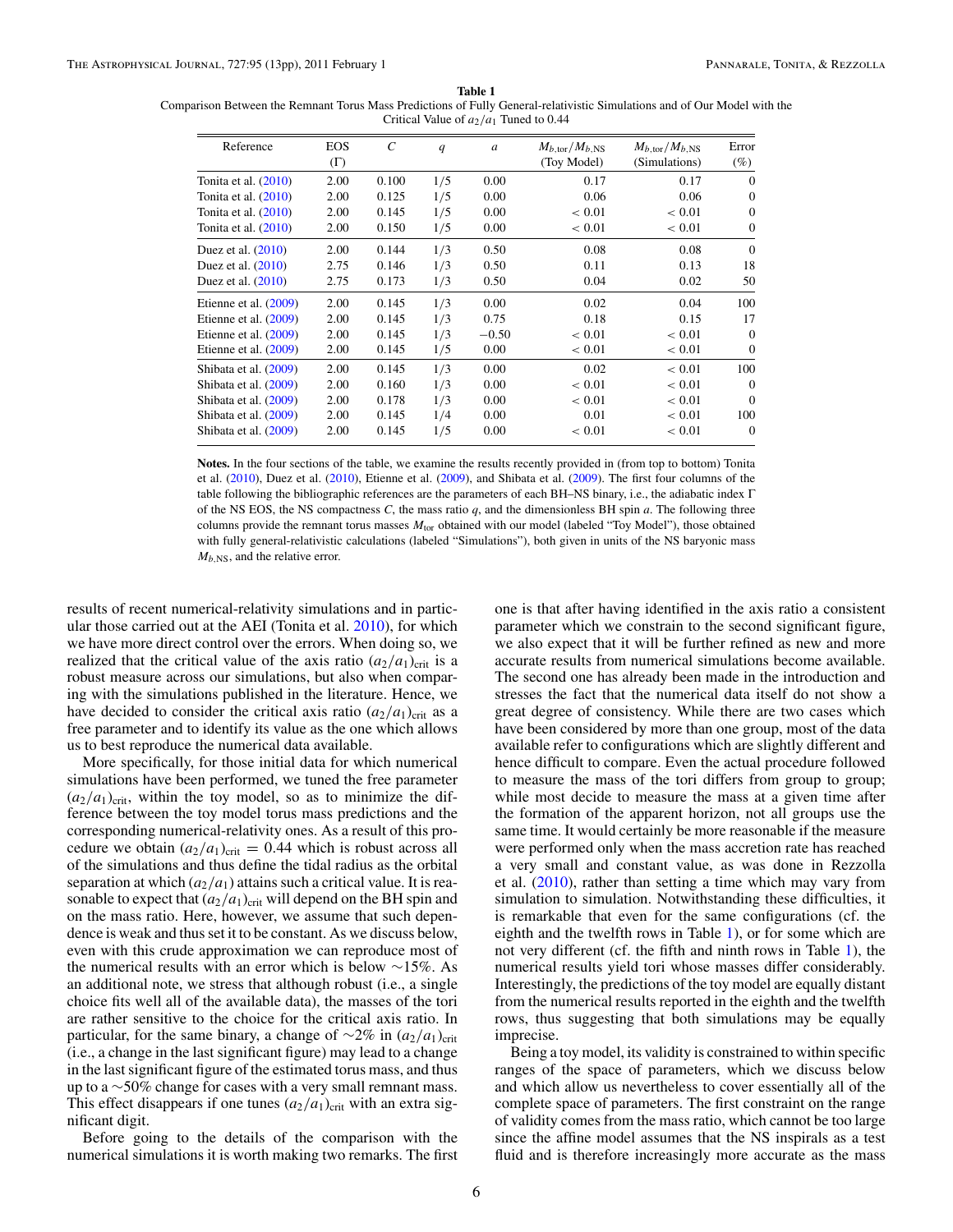<span id="page-6-0"></span>ratio decreases. As a result, we will consider only binaries with mass ratios

$$
0.10 \leqslant q \leqslant 0.33.
$$

While this condition removes several of the values reported in Shibata et al. [\(2009\)](#page-12-0), it is not at all unrealistic. We recall, in fact, that the most recent estimates for the mass accreted onto the primary compact object during the common-envelope phase are rather low and thus the BH masses in close BH–NS binaries are likely to fall primarily in values near  $M_{\text{BH}} \simeq 10 M_{\odot}$ (Belczynski et al. [2007\)](#page-11-0). Considering a canonical  $1.4 M_{\odot}$  NS, BH–NS systems are therefore most likely to come in a mass ratio that is  $q \simeq 0.14$ .

The second constraint comes from the stellar compactness, which cannot be too small for a relativistic compact star, nor too large given the test-fluid hypothesis of the affine model. As a result, we will consider only binaries where the NS has

$$
0.1 \leqslant C \leqslant 0.16.
$$

This range covers well the one considered so far in numerical simulations (cf. Table [1\)](#page-5-0), but it is worth remarking that the recent arguments made in Özel et al.  $(2010)$  $(2010)$  suggest a rather high and generic compactness,  $C \sim 0.16$ , which is at the edge of the range considered here, and that a standard cold EOS, such as the APR (Akmal et al. [1998\)](#page-11-0) EOS, leads on average to compactnesses *C* ∼ 0*.*18, thus outside of the range considered here. Future simulations in which this EOS is employed will help extend the range of validity in compactness of the toy model.

The third constraint comes from the BH spin, which we cannot take as too large given that we treat the motion of the disrupted NS with geodesics and these would lead to incorrect results if the dimensionless spin parameter  $a \equiv J/M_{\rm BH}^2$  is too high (e.g., the ratio  $M_{b,\text{tor}}/M_{b,\text{NS}} \rightarrow 1$  for  $a \rightarrow 1$ ). As a result, we will consider only binaries where the BH has

$$
0.0 \leqslant a \leqslant 0.85.
$$

The fourth and final constraint comes from the mass of the torus, for which we need a lower limit. This is even true for numerical simulations, whose precision is not infinite. As a result, we consider the tori to have zero baryonic mass if

$$
M_{b,\text{tor}} \leqslant 0.01 M_{b,\text{NS}} \simeq 0.014 M_{\odot}.
$$

The results of the comparison are summarized in Table [1,](#page-5-0) where, in addition to our numerical simulations (Tonita et al. [2010\)](#page-12-0), we have considered also the data reported in Duez et al. [\(2010\)](#page-12-0), Etienne et al. [\(2009\)](#page-12-0), and Shibata et al. [\(2009\)](#page-12-0). The parameters of each BH–NS binary are reported in the first four columns of the table following the bibliographic references: these are the adiabatic index Γ of the NS EOS, the NS compactness  $C$ , the binary mass ratio  $q$ , and the initial BH spin *a*, which does not change from its initial value in our toy model. The last three columns provide, instead, the torus baryonic masses  $M_{b,\text{tor}}$  obtained with the toy model or with fully general-relativistic calculations (both in units of the NS baryonic mass  $M_{b,NS}$ ), and the relative percentage error.

A rapid inspection of the table, and in particular of its last column, clearly shows that in four cases out of sixteen there are rather large errors, i.e., between 50% and 100%. Not having a clear measure of the error associated with the simulations, it is hard to judge whether this is a limit of the toy model or whether this is a limit of the numerical simulations. It should be



**Figure 2.** Gravitational-wave frequency at tidal disruption shown as a function of the (inverse of the) mass ratio *q* (here *R*<sup>Γ</sup> is the polytropic length scale *K*1*/*(2Γ<sup>−</sup>2)). Data plotted with diamonds are produced with our toy model, while data plotted with triangles are taken from Taniguchi et al. [\(2008\)](#page-12-0). All neutron stars have  $\Gamma = 2$ , while their baryonic mass is indicated by the color code in the legend. This figure should be compared with the corresponding Figure 1 in Ferrari et al. [\(2009\)](#page-12-0).

(A color version of this figure is available in the online journal.)

remarked, however, that these simulations are those which report tori masses that are close to the limit we consider reasonable  $(i.e., M<sub>b,tor</sub>/M<sub>b,NS</sub> \simeq 0.01)$  and clearly new simulations of those binaries are necessary to settle these differences. However, with the exception of those cases, the table also reveals that the toy model can reproduce the remaining cases (which represent three quarters of the data available) with an error which is at most 18% and is virtually 0 for most of the cases. Considering that the numerical-relativity simulations in Table [1](#page-5-0) were performed with different codes and with different initial separations and amounts of eccentricity,<sup>6</sup> we believe that the tuning made for the toy model is both reasonably robust and accurate.

To further validate the model, we use it to determine the frequency of the gravitational radiation emitted at the onset of the tidal disruption. Results for these frequencies were provided, for example, by Shibata & Taniguchi [\(2008\)](#page-12-0) and Taniguchi et al. [\(2008\)](#page-12-0), and we compare to the former in Table [2](#page-7-0) and to the latter in Figure 2. The frequencies given in Taniguchi et al. [\(2008\)](#page-12-0) are found by using quasi-equilibrium sequences of mixed binaries in circular orbits, obtained by solving the Einstein constraint equations in the conformal thin-sandwich decomposition and the relativistic equations of hydrostationary equilibrium; a fitting formula for the frequency is also provided and this is used, in turn, in Shibata & Taniguchi [\(2008\)](#page-12-0). All cases considered by these authors refer to nonspinning BHs and irrotational NSs, so that, for our model, the gravitational-wave frequency at tidal disruption is given by (cf. Equation  $(23)$ )

$$
f_{\rm tide}^{\rm GW} = \frac{1}{\pi} \sqrt{\frac{M_{\rm BH}}{r_{\rm tide}^3}},\tag{35}
$$

i.e., by twice the Schwarzschild orbital frequency at the tidaldisruption radius. We note that Figure 2 reports the (inverse of

<sup>6</sup> Although not often discussed, the presence of eccentricity in the initial data can lead to significant changes in the mass of the torus in BH–NS mergers (Tonita et al. [2010\)](#page-12-0).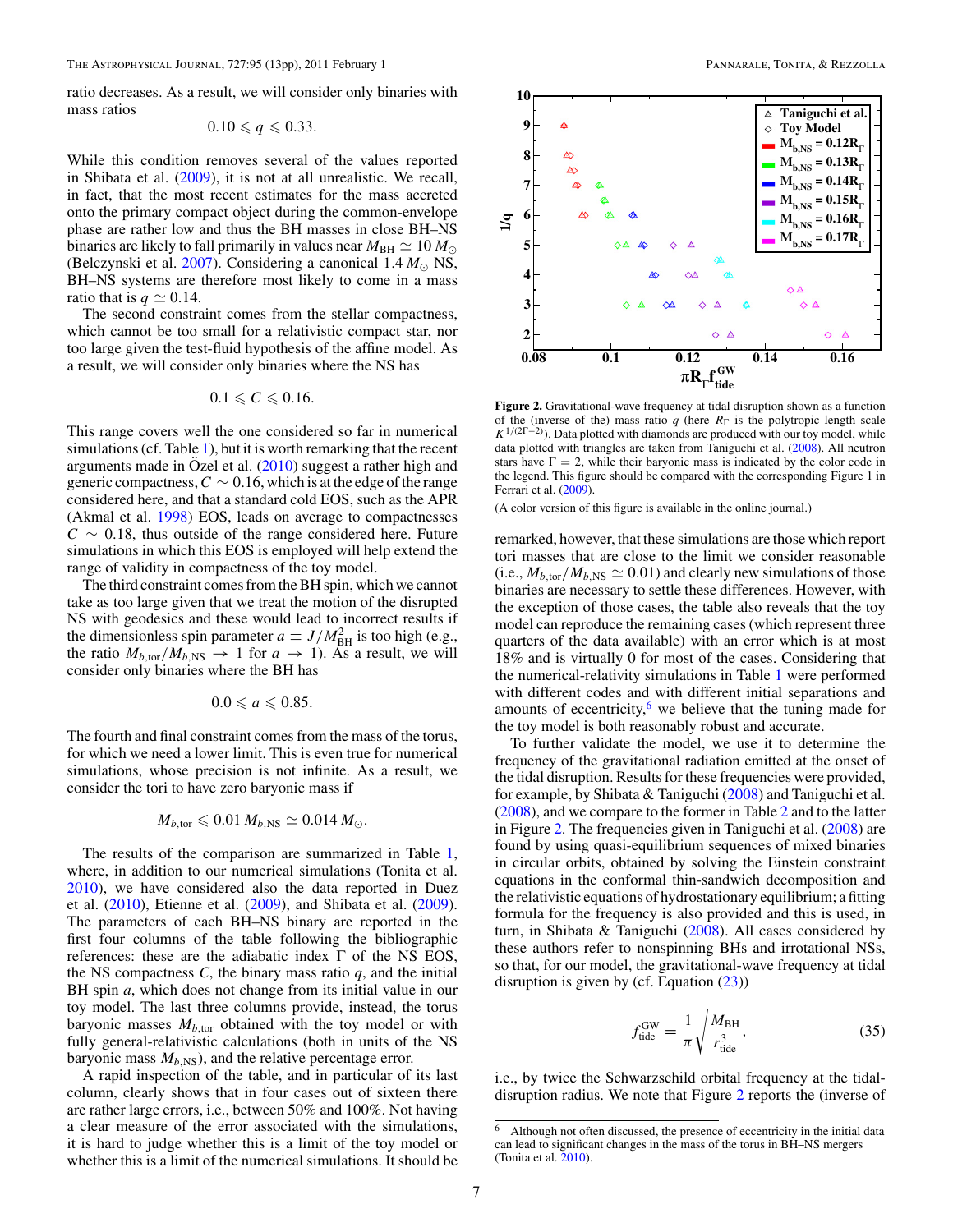#### <span id="page-7-0"></span>The Astrophysical Journal, 727:95 (13pp), 2011 February 1 Pannarale, Tonita, & Rezzolla

**Table 2**

Gravitational-wave Frequency at the Onset of Tidal Disruption  $f_{\text{tide}}^{\text{GW}}$  as Computed with Our Model (Labeled "Toy Model") or as Quoted in Shibata & Taniguchi [\(2008\)](#page-12-0) (Labeled "Simulations")

| q     | $M_{b.NS}$ | $R_{\rm NS}$ | $M_{\rm NS}$ | $f_{\rm tide}^{\rm GW}$<br>(kHz)<br>(Toy Model) | $f_{\rm tide}^{\rm GW}$<br>(kHz)<br>(Simulations) |
|-------|------------|--------------|--------------|-------------------------------------------------|---------------------------------------------------|
| 0.327 | 0.15       | 13.2         | 1.302        | 0.856                                           | 0.855                                             |
| 0.327 | 0.16       | 12.0         | 1.294        | 0.997                                           | 0.993                                             |
| 0.328 | 0.14       | 14.7         | 1.310        | 0.736                                           | 0.738                                             |
| 0.392 | 0.15       | 13.2         | 1.302        | 0.877                                           | 0.867                                             |
| 0.392 | 0.16       | 12.0         | 1.294        | 1.021                                           | 1.010                                             |
| 0.281 | 0.15       | 13.2         | 1.302        | 0.840                                           | 0.843                                             |

**Notes.** Values in the last columns were calculated in Shibata & Taniguchi [\(2008\)](#page-12-0) by means of a fitting formula determined in Taniguchi et al. [\(2008\)](#page-12-0) by using quasi-equilibrium sequences of mixed binaries in circular orbits, obtained by solving the Einstein constraint equations in the conformal thin-sandwich decomposition and the relativistic equations of hydrostationary equilibrium.

the) mass ratio *q* as a function of  $\pi R_{\Gamma} f_{\text{tide}}^{\text{GW}}$ , where  $R_{\Gamma}$  is the polytropic length scale *K*1*/*(2Γ<sup>−</sup>2). Data plotted with diamonds are produced with our toy model, while data plotted with triangles are taken from Taniguchi et al. [\(2008\)](#page-12-0). All NSs have  $\Gamma = 2$ , while their baryonic mass is indicated by the color code in the legend. An inspection of Table 2 and Figure [2](#page-6-0) shows that a very good agreement is obtained not only for the torus mass, but also for the gravitational-wave frequency. Stated differently, the assumptions that go into our toy model allow us to accurately capture both the orbital evolution soon *before* the NS disruption takes places and the dynamics of the matter *after* the NS has been disrupted. Moreover, a comparison between our Figure [2](#page-6-0) and Figure [1](#page-2-0) in Ferrari et al. [\(2009\)](#page-12-0) shows that the present implementation of the affine model is significantly improved with respect to its quasi-equilibrium formulation.

Before concluding this section, it is important to note that the choice of a critical value for the axis ratio  $(a_2/a_1)_{crit}$  also allows us to determine the ratio between the NS self-gravity and the tidal forces. Using a well-known Newtonian argument, when the binary is at the separation  $r_{\text{tide}}$ , the ratio between the tidal and the NS self-gravitational force for a fluid element on the stellar surface when the binary is at the separation  $r_{\text{tide}}$  is

$$
\frac{M_{\rm BH}}{M_{\rm NS}} \left(\frac{a_1}{r_{\rm tide}}\right)^3 = \mathcal{R},\tag{36}
$$

so that when  $\mathcal{R} = 1$  the tidal and gravitational forces are equal. Using the affine model and considering the tidal radius as the one at which  $a_2/a_1 = (a_2/a_1)_{crit} = 0.44$ , we may compute the values of the two forces at tidal disruption. Doing so for the binaries considered in Table [1,](#page-5-0) we find that  $R \simeq 0.59{\text -}0.70$  for the  $\Gamma = 2$  cases and  $\mathcal{R} \simeq 0.46{\text{-}}0.47$  for the  $\Gamma = 2.75$  cases. Our tuning thus reveals that the tidal disruption begins earlier than one would naively think and when the tidal force is only ∼1*/*2–1*/*3 the self-gravitational one. The tidal force when the binary is at the separation  $r_{\text{tide}}$  may also be compared to the self-gravitational force of the star at isolation, i.e., when it is a sphere of radius  $R_{\text{NS}}$ . This amounts to calculating the ratio  $\mathcal{R}$ when  $a_1 \rightarrow R_{NS}$ , i.e.,

$$
\frac{M_{\text{BH}}}{M_{\text{NS}}} \left(\frac{R_{\text{NS}}}{r_{\text{tide}}}\right)^3 = \mathcal{R}',\tag{37}
$$

and enables us to compare our results with those of Taniguchi et al. [\(2008\)](#page-12-0), where it was found that  $\mathcal{R}' \simeq 0.07$ . More

 $M_{b,tor}/M_{b,NS}$  for a=0.4



**Figure 3.** Torus baryonic mass in units of the stellar mass  $M_{b,\text{tor}}/M_{b,\text{NS}}$  shown as a function of the compactness  $C$  and of the mass ratio  $q$ , for a BH with spin parameter  $a = 0.4$ .

(A color version of this figure is available in the online journal.)

specifically, for the binaries considered in Table [1](#page-5-0) we find  $\mathcal{R}' \simeq 0.08 - 0.11$ , which is in good agreement with the aforementioned result. Stated differently, this reveals that the tidal disruption begins when the tidal force is roughly only ∼1*/*10 of the NS self-gravity at infinite separation.

### 4. RESULTS

Having tuned and validated the model, we will next consider its predictions for the baryonic mass of the torus as a function of the mass ratio *q*, the stellar compactness *C*, and the BH spin parameter *a*. Because this space of parameters is three dimensional, it is more convenient to consider constant-spin slices and hence we will first comment on a fiducial case of a spinning BH with  $a = 0.4$  and then discuss how these results change across the possible values of the spin.

Most of our results are summarized in Figure 3, which shows the baryonic mass of the torus in units of the stellar mass,  $M_{b,\text{tor}}/M_{b,\text{NS}}$ , as a function of the stellar compactness *C* and of the binary mass ratio *q*, with the data referring to a binary in which the BH has a dimensionless spin parameter  $a = 0.4$ . Quite clearly, the final mass in the torus varies considerably across the possible space of parameters and is systematically larger the smaller *C* is. This is rather obvious: the smaller the compactness, the more "Newtonian" the star will be and thus the smaller will the effective gravity at its surface be. In turn, this means that, all else equal, it will be easier to disrupt it even at large distances from the BH (i.e.,  $r_{\text{tide}}$  is comparatively large) and hence to produce a more massive torus.

At the same time, Figure 3 shows that the mass in the torus will be larger when the BH and the NS have comparable masses. Also this result is quite obvious: the smaller the mass ratio, the more unlikely it will be for the star to be tidally disrupted and to be accreted "whole" by the BH. Putting things together, a BH–NS system with a large binary mass ratio and a small NS compactness maximizes the yields in terms of torus mass. For the same reasons, binaries with small mass ratios and large compactnesses will yield the smallest tori. To fix the ideas: for a BH–NS system with  $a = 0.4$ , the toy model predicts that *M<sub>b,tor</sub>*/*M<sub>b,NS</sub>* ∼ 0.5 when *C* = 0.10 and *q* = 0.33, while essentially no tori are produced for  $q \lesssim 0.14$  and  $C \gtrsim 0.14$  (cf. third panel of Figure [4](#page-9-0) where these data are also shown with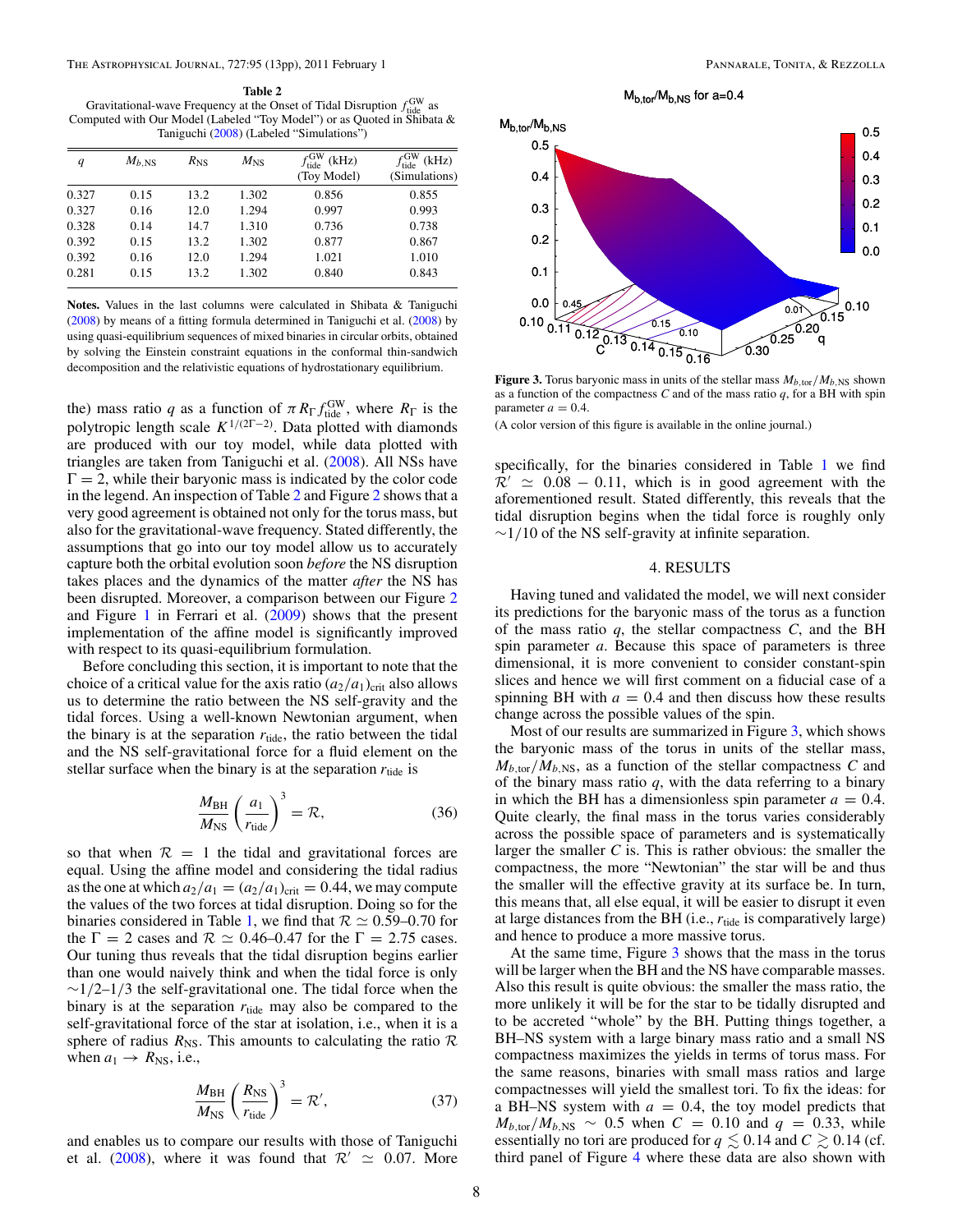<span id="page-8-0"></span>contour plots). Overall, our toy model suggests that, at least statistically, a BH with spin larger than  $\simeq 0.4$  is necessary to produce any astrophysically relevant torus.

The generic predictions of the toy model for  $a = 0.4$  remain unchanged when considering also other BH spins, extending smoothly from smaller to larger spins. This is summarized in Figure [4,](#page-9-0) the different panels of which refer, from top to bottom, to *a* = 0*.*0*,* 0*.*2*,* 0*.*4*,* 0*.*6*,* 0*.*8*,* 0*.*85, respectively. The baryonic mass of the torus is still expressed in units of NS mass and is reported as a function of the NS compactness and of the binary mass ratio, but it is shown by means of contour plots to better quantify the results. The numerical values of some representative contour lines are shown and allow for a direct measurement (the contours are equally spaced in a linear scale), while the thick and black solid line shows the area below which no torus is created (i.e., the "no-torus" area with  $M_{b,\text{tor}}/M_{b,\text{NS}}$  < 0.01). Finally, shown with a horizontal dotdashed line is the most likely mass ratio for a canonical 1*.*4 *M* NS.

Moving from the top to the bottom of Figure [4](#page-9-0) it is easy to recognize that the maximum mass attained at the smallest compactness increases significantly with the BH spin, ranging from  $M_{b,\text{tor}} \simeq 0.18 M_{b,\text{NS}} \simeq 0.25 M_{\odot}$  for  $a = 0.0$ , to  $M_{b, \text{tor}} \gtrsim 0.95 M_{b, \text{NS}} \simeq 1.33 M_{\odot}$  for  $a = 0.85$ . At the same time, the "no-torus" area decreases and virtually disappears for  $a \geq 0.6$ . Stated differently, for sufficiently large BH spins a torus is *always* produced and with non-negligible mass. As an example, taking as fiducial compactness the canonical value of  $C \approx 0.145$ , the torus mass at the fiducial mass ratio goes from  $M_{b,\text{tor}} \simeq 0.06 M_{b,\text{NS}} \simeq 0.08 M_{\odot}$  for  $a = 0.4$ , to  $M_{b, \text{tor}} \simeq 0.24 M_{b, \text{NS}} \simeq 0.34 M_{\odot}$  for  $a = 0.85$ .

A complementary view, because it refers to a different slicing of the space of parameters, is illustrated in Figure [5,](#page-10-0) which is the same as in Figure [4,](#page-9-0) but it shows the baryonic mass as a function of the BH spin and of the mass ratio for a fixed compactness  $C = 0.145$  (left panel), or as a function of the BH spin and of the compactness for a fixed mass ratio  $q = 0.14$  (right panel). Both panels of the figure are rather self-explanatory and underline what has already been discussed above: large tori masses are possible for BHs which are spinning sufficiently rapidly or for NSs which are not very compact (favoring a stiff EOS).

In summary, considering an astrophysically realistic mass ratio  $q \approx 0.14$  and a conservative value of the stellar compactness  $C \simeq 0.145$  (we recall that even larger values were recently suggested in Özel et al.  $2010$ ), the predictions of the toy model are that the torus mass should be

$$
M_{b,\text{tor}} \lesssim 0.24 \, M_{b,\text{NS}} \simeq 0.34 \, M_{\odot} \tag{38}
$$

for BH spins  $0 \le a \le 0.85$ . Such masses are comparable but also smaller than the ones predicted by the analysis of unequalmass NS–NS mergers carried out by Rezzolla et al. [\(2010\)](#page-12-0).

## 5. AN INTUITIVE INTERPRETATION

In the previous section, we have shown that the complex dynamics of the tidal disruption and subsequent accretion onto the BH is well captured by the simple assumptions needed to build our toy model. In what follows, we will show that an even simpler framework can be built to explain at least qualitatively the results of the toy model.

We have already noted that binaries with less compact NSs produce bigger tori as these are more "Newtonian" and hence are capable of sustaining smaller tidal forces before being disrupted.

Stated differently, less compact stars have larger tidal radii  $r_{\text{tide}}$ . In the usual arguments this quantity is generally compared to the ISCO, and the standard line of argument says that a BH–NS binary will produce a torus if  $r_{\text{tide}} \gtrsim r_{\text{ISCO}}$ . This reasoning, however, is inadequate for systems which yield low mass tori. An obvious failure of the argument is offered by an NS that is disrupted by its BH companion exactly at  $r_{\text{tide}} = r_{\text{ISCO}}$ . In this case, half of the star would still be outside the ISCO and thus potentially capable of producing a torus.

The necessary, but not sufficient, condition for a BH–NS binary to yield a torus is thus better expressed as

$$
\frac{r_{\text{tide}} + a_1(r_{\text{tide}}) - r_{\text{ISCO}}}{2R_{\text{NS}}} \simeq 1 + \frac{r_{\text{tide}} - r_{\text{ISCO}}}{2R_{\text{NS}}} > 0,\tag{39}
$$

where the second expression is obtained after recognizing that at tidal disruption  $a_1(r_{\text{tide}}) \simeq 2R_{\text{NS}}$ . Expression (39) has three important properties: it is dimensionless, it combines the three fundamental length scales of our system, and it essentially measures how many NS diameters fit between  $r_{\text{tide}} + a_1(r_{\text{tide}})$ and  $r_{\text{ISCO}}$  (cf. Figure [1\)](#page-2-0). In other words, Equation  $(39)$  quantifies "how much useful space" there is for the NS to form a torus after it is tidally disrupted.

At this point, it is natural to associate this quantity directly with the mass of the torus expressed in units of the NS mass

$$
\frac{M_{b,\text{tor}}}{M_{b,\text{NS}}} \propto \left[1 + \frac{r_{\text{tide}} - r_{\text{ISCO}}}{2R_{\text{NS}}}\right],\tag{40}
$$

where the exact proportionality will depend (albeit weakly) on *q* and *C*. Not surprisingly, Equation (40) reproduces, at least qualitatively, all of the phenomenology discussed before and predicted by our toy model. As an example, for fixed BH mass and spin, and hence fixed  $r<sub>ISCO</sub>$ , the torus mass will increase for less compact NSs since for these  $r_{\text{tide}}$  will grow and more rapidly than  $R_{NS}$ . Similarly, given a BH, for a fixed NS compactness, and hence for a fixed  $R_{\text{NS}}$ , the torus mass will grow with the BH spin as does the difference  $r_{\text{tide}} - r_{\text{ISCO}}$  ( $r_{\text{ISCO}}$  decreases more rapidly than  $r_{\text{tide}}$ ).

### 6. CONCLUDING REMARKS

The production of a massive torus orbiting stably around a rotating BH is a necessary ingredient in all models that explain SGRBs in terms of the coalescence of binary systems composed of a BH and an NS or of two NSs. The accurate calculation of this mass inevitably requires the use of numerical-relativity simulations, which, however, are still very expensive and have so far been applied only to a tiny patch of the possible space of parameters. In the case of BH–NS binaries especially, the space of parameters is particularly extended as it involves the mass ratio of the binary *q*, the stellar compactness *C*, and the BH spin *a*. As a result, we presently have only a very limited idea of what are the likely torus masses that this process will yield and hence have a rather limited ability to assess whether or not the merger of a BH–NS system under astrophysically realistic conditions will serve as a robust scenario for the powering of SGRBs.

To compensate for this lack of knowledge, we have developed a toy model that allows for the computation of the mass of the torus without having to perform a numerical-relativity simulation. In essence, we model the NS in the binary as a tri-axial ellipsoid which is tidally distorted as it orbits in the tidal field of a rotating BH and as described by the relativistic affine model. When the star is disrupted, we decompose it into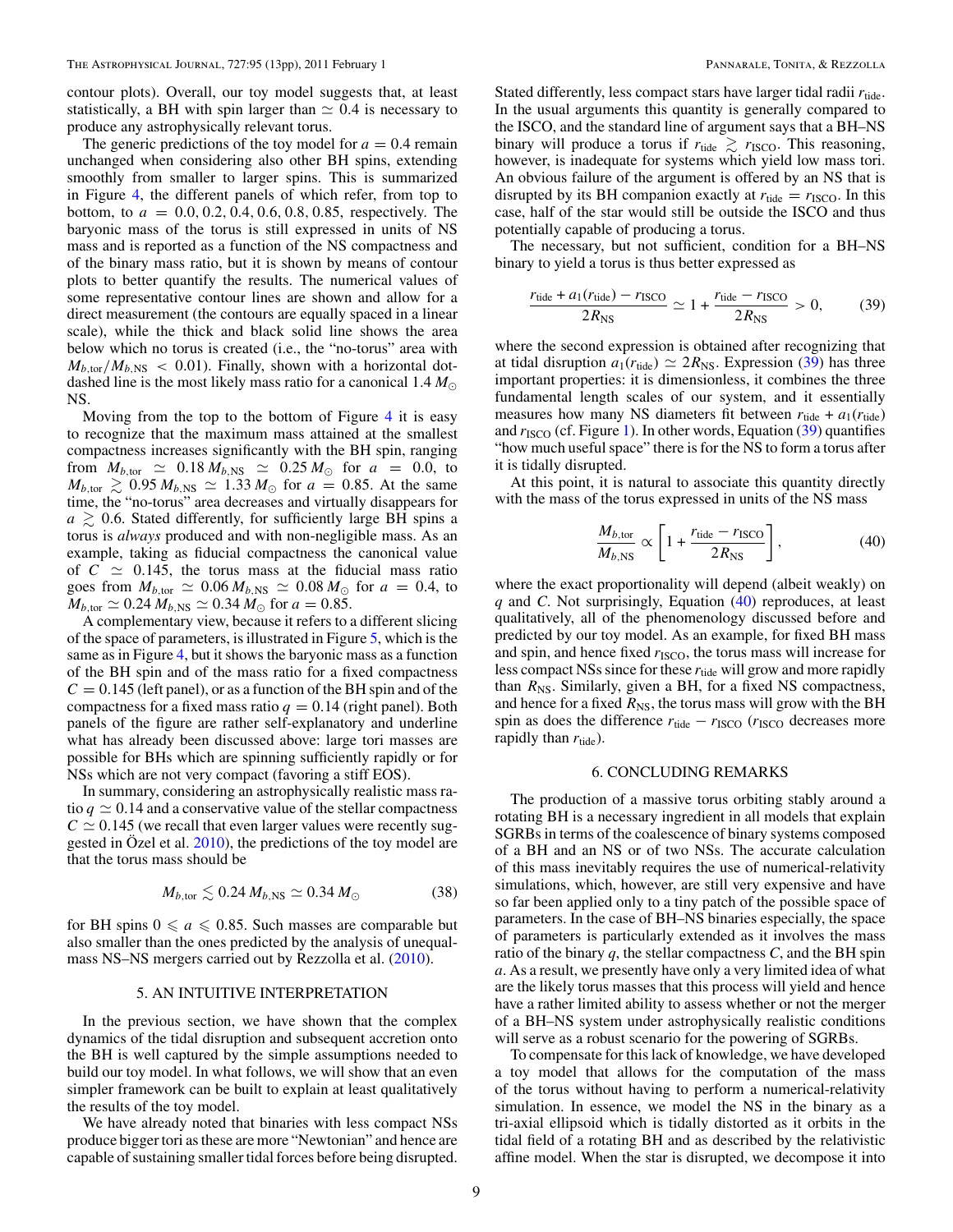<span id="page-9-0"></span>

**Figure 4.** Torus baryonic mass in units of the stellar mass  $M_{b, \text{tor}}/M_{b, \text{NS}}$  shown as a function of the compactness *C* and of the mass ratio *q*. From top to bottom, the different panels refer to different values of the BH spin  $(a = 0.0, 0.2, 0.4, 0.6, 0.8, 0.85)$  and the numbers on the iso-mass contours are used to indicate the constant spacing between two successive contours and the range they span. In each panel, no torus is created below the thick, black, solid line (i.e., this line marks the boundary of the "no-torus" region with  $M_{b,\text{tor}}/M_{b,\text{NS}} < 0.01$ ), while the horizontal dot-dashed line shows the most-likely binary mass ratio in the case of a canonical 1.4  $M_{\odot}$ NS.

(A color version of this figure is available in the online journal.)

a system of non-interacting "fluid particles" which move along geodesics. We therefore compute the mass of the torus as the integral of the masses of the particles which do not fall into the BH. The only free parameter in our model is the radius at which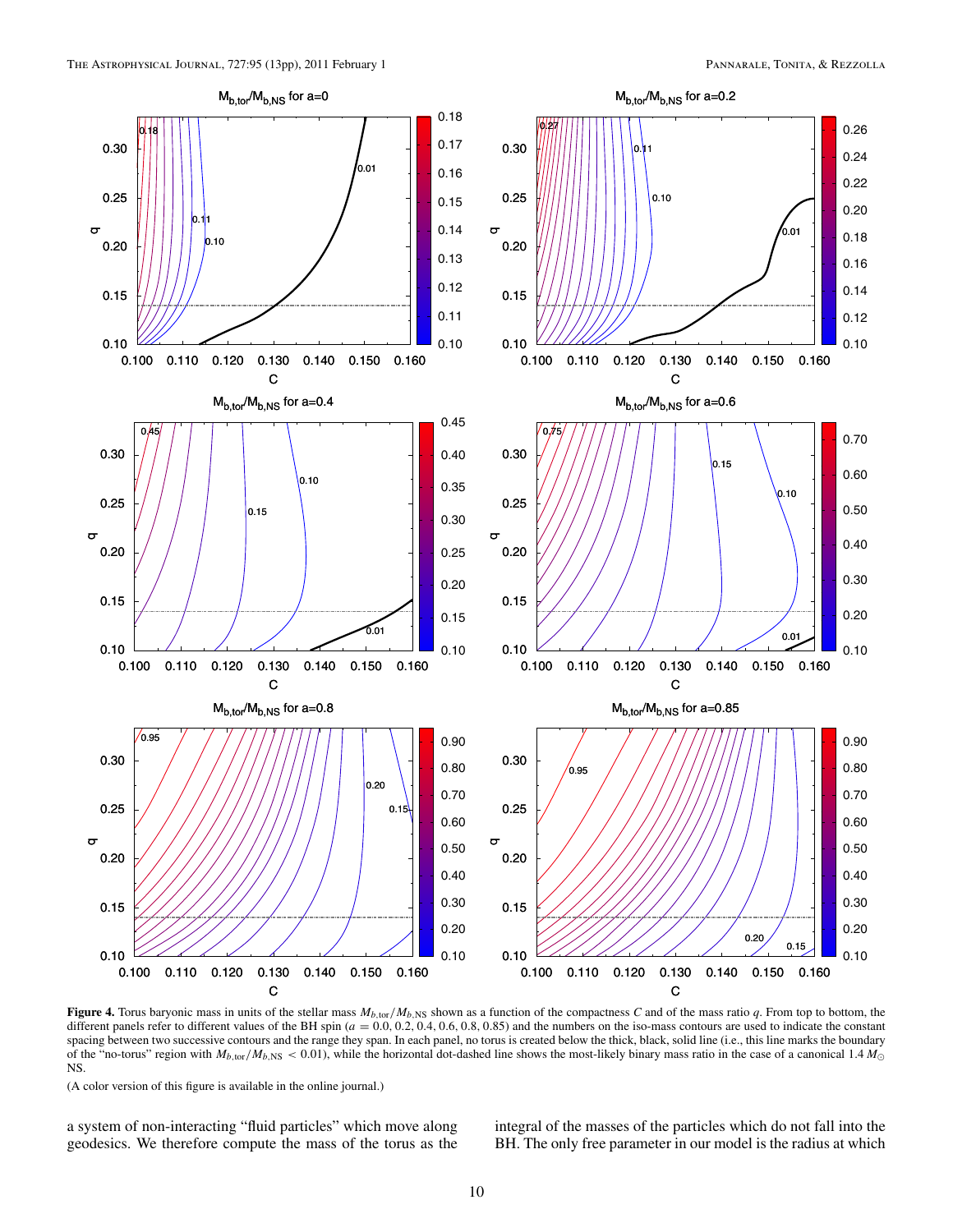<span id="page-10-0"></span>

**Figure 5.** Same as in Figure [4](#page-9-0) but considering different slices of the space of parameters. In particular, the torus baryonic mass in units of the stellar mass *Mb,*tor*/Mb,*NS is shown as a function of the BH spin and the NS compactness for  $q = 0.14$  (left panel) and as a function of the BH spin and binary mass ratio for  $\dot{C} = 0.145$ (right panel).

(A color version of this figure is available in the online journal.)

the tidal disruption takes place and which we tune in terms of the ratio of the semi-major axes on the equatorial plane and with the aid of numerical-relativity simulations. The tuning requires care, but allows us to reproduce with precision the majority of the available data, some of which shows inconsistencies of their own.

As it is natural for a semi-analytic approach, the model has a limited range of validity, which we have decided to set in the following ranges for the mass ratio, compactness, and BH spin:  $0.10 \le q \le 0.33, 0.1 \le C \le 0.16, 0.0 \le a \le 0.85$ , respectively. Overall, the toy model predicts that high BH spins, small mass ratios, and small NS compactnesses all enhance the mass of the remnant torus. As a result, tori with masses as large as  $M_{b, \text{tor}} \simeq 1.33 M_{\odot}$  are predicted for  $q \simeq 0.3$ and for a very extended star, with compactness  $C \simeq 0.1$ , inspiralling around a BH with dimensionless spin  $a = 0.85$ . However, when considering a more astrophysically reasonable mass ratio  $q \approx 0.14$  and a conservative but realistic value of the compactness  $C \simeq 0.145$ , the predictions of the toy model set a considerably smaller upper limit of  $M_{b,\text{tor}} \lesssim 0.34 \, M_{\odot}.$ 

All of the phenomenology discussed above has a rather intuitive interpretation and it is easy to show that the torus mass is directly related to how much of the star falls between the tidal radius augmented of the NS semi-major axis and the ISCO. Hence, collecting the three fundamental length scales appearing in the system, the simple expression  $M_{b,\text{tor}}/M_{b,\text{NS}} \propto$  $[1 + (r_{\text{tide}} - r_{\text{ISCO}})/2R_{\text{NS}}]$  is able to capture qualitatively the predictions that our toy model can make quantitatively.

Toy models are by construction approximate representations of much more complex phenomena and their predictions are therefore intrinsically accompanied by errors. Bearing this in mind, the toy model presented here can be further improved as new and more accurate numerical-relativity simulations are performed and as their level of realism increases with the inclusion of microphysical EOSs, magnetic fields, and radiative transfer. This will represent the focus of our future work.

It is a pleasure to thank Bruno Giacomazzo and Jocelyn Read for useful discussions and William Lee and Max Ruffert for their comments. This work was supported in part by the

IMPRS on "Gravitational-Wave Astronomy," by the DFG grant SFB*/*Transregio 7, and by "CompStar," a Research Networking Programme of the European Science Foundation.

# APPENDIX

## THE PARALLEL-PROPAGATED TETRAD

In this appendix, we gather together the equations derived by Marck [\(1983\)](#page-12-0) to define a tetrad which is parallel-transported as it moves along a timelike geodesic of a Kerr BH spacetime in Boyer–Lindquist coordinates

$$
ds^{2} = -\left(1 - \frac{2M_{\rm BH}r}{\Sigma}\right)dt^{2} - \frac{4M_{\rm BH}r}{\Sigma}\tilde{a}\sin^{2}\theta dt d\phi
$$

$$
+ \frac{\Sigma}{\Delta}dr^{2} + \Sigma d\theta^{2} + \frac{\mathcal{A}}{\Sigma}\sin^{2}\theta d\phi^{2}, \tag{A1}
$$

where

$$
\Sigma \equiv r^2 + \tilde{a}^2 \cos^2 \theta,\tag{A2}
$$

$$
\Delta \equiv r^2 + \tilde{a}^2 - 2M_{\rm BH}r,\tag{A3}
$$

$$
\mathcal{A} \equiv (r^2 + \tilde{a}^2) - \Delta \tilde{a}^2 \sin^2 \theta. \tag{A4}
$$

In our model, the test particle is identified with the center of mass of an NS orbiting its rotating BH companion. Marck expresses his results in the canonical symmetric orthonormal tetrad introduced by Carter [\(1968\)](#page-11-0)

$$
\boldsymbol{\omega}^{(0)} = \sqrt{\frac{\Delta}{\Sigma}} (\mathrm{d}t - \tilde{a}\sin^2\theta \,\mathrm{d}\phi),\tag{A5}
$$

$$
\omega^{(1)} = \sqrt{\frac{\Delta}{\Sigma}} dr,\tag{A6}
$$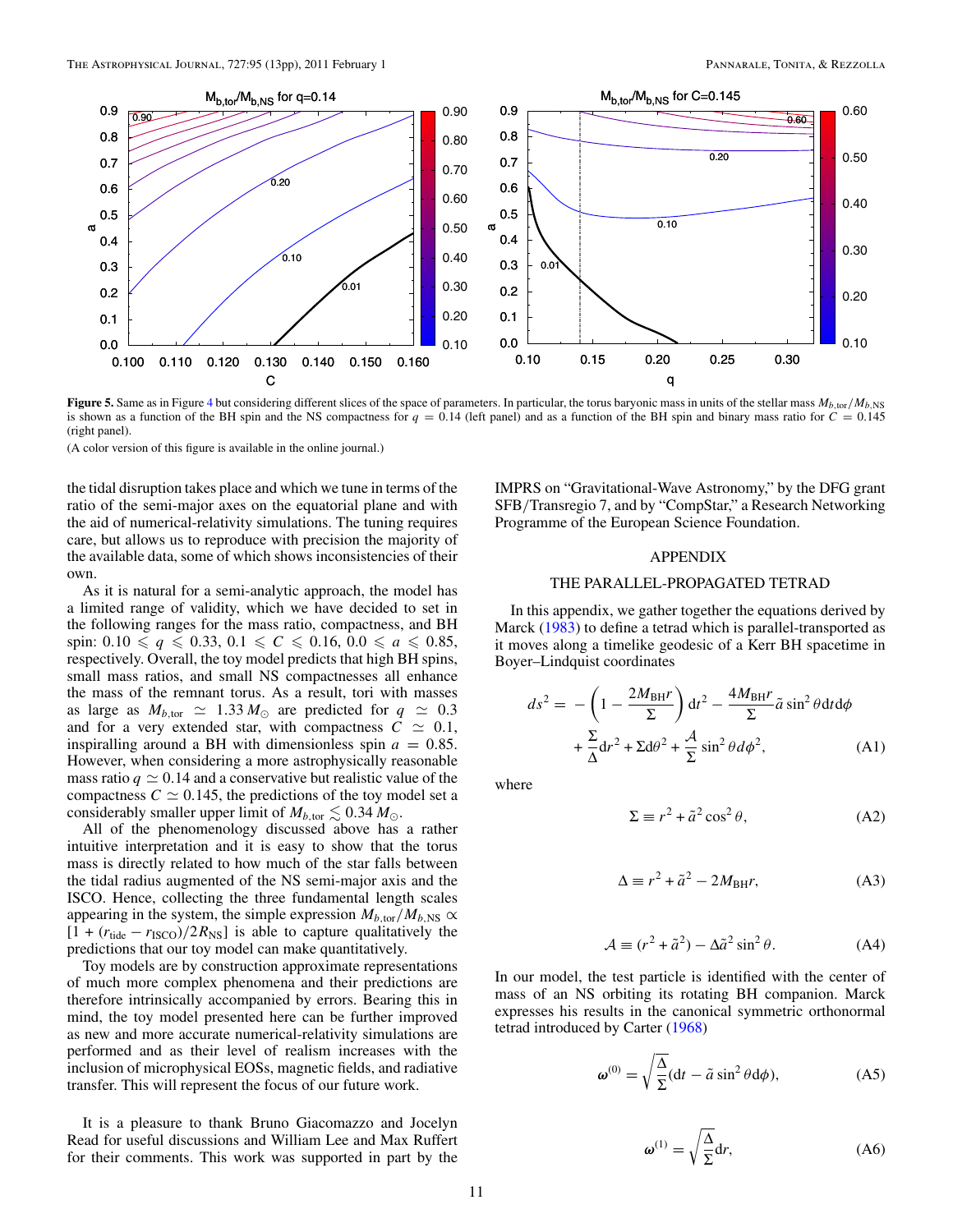$$
\boldsymbol{\omega}^{(2)} = \sqrt{\Sigma} \mathbf{d}\theta,\tag{A7}
$$

$$
\omega^{(3)} = \frac{\sin \theta}{\sqrt{\Sigma}} [\tilde{a} dt - (r^2 + \tilde{a}^2) d\phi], \tag{A8}
$$

<span id="page-11-0"></span>which has the convenience of casting the Kerr metric in the form

$$
ds^2 = \eta_{(\mu)(\nu)}\omega^{(\mu)}\omega^{(\nu)},\tag{A9}
$$

where  $\eta_{(\mu)(\nu)} = \text{diag}(-1, 1, 1, 1)$  is the metric tensor of Minkowksi spacetime. Before expressing the components of the basis vectors of the tetrad found in Marck  $(1983)$ , we define the quantities *α* and *β*

$$
\alpha \equiv \sqrt{\frac{K - \tilde{a}^2 \cos^2 \theta}{r^2 + K}},\tag{A10}
$$

$$
\beta \equiv \sqrt{\frac{r^2 + K}{K - \tilde{a}^2 \cos^2 \theta}},
$$
\n(A11)

where  $K$  is Carter's constant, and the two vectors

$$
\tilde{e}_1^{(0)} = \alpha \sqrt{\frac{\Sigma}{K\Delta}} r \dot{r},\tag{A12}
$$

$$
\tilde{e}_1^{(1)} = \frac{\alpha r [E(r^2 + \tilde{a}^2) - \tilde{a}L_z]}{\sqrt{K\Sigma\Delta}},
$$
\n(A13)

$$
\tilde{e}_1^{(2)} = \frac{\beta \tilde{a} \cos \theta (\tilde{a} E \sin \theta - L_z \sin^{-1} \theta)}{\sqrt{K\Sigma}}, \quad \text{(A14)}
$$

$$
\tilde{e}_1^{(3)} = \beta \sqrt{\frac{\Sigma}{K}} \tilde{a} \cos \theta \dot{\theta}, \qquad (A15)
$$

and

$$
\tilde{e}_2^{(0)} = \frac{\alpha r [E(r^2 + \tilde{a}^2) - \tilde{a}L_z]}{\sqrt{\Sigma \Delta}}, \tag{A16}
$$

$$
\tilde{e}_2^{(1)} = \alpha \sqrt{\frac{\Sigma}{\Delta}} \dot{r},\tag{A17}
$$

$$
\tilde{e}_2^{(2)} = \beta \sqrt{\Sigma} \dot{\theta}, \qquad (A18)
$$

$$
\tilde{e}_2^{(3)} = \beta \frac{\tilde{a}E\sin\theta - L_z\sin^{-1}\theta}{\sqrt{\Sigma}},
$$
 (A19)

where the dots indicate derivatives with respect to the proper time  $\tau$ , and where *E* and  $L_z$  are, respectively, the energy and the angular momentum about the axis of symmetry of the BH per unit mass of the star. We are now ready to express—in Carter's symmetric tetrad—the components of the vectors forming

an orthonormal tetrad parallel-transported along an arbitrary timelike geodesic in a Kerr spacetime. These are

$$
e_0^{(0)} = \frac{E(r^2 + \tilde{a}^2) - \tilde{a}L_z}{\Delta\sqrt{\Sigma}},
$$
 (A20)

$$
e_0^{(1)} = \sqrt{\frac{\Delta}{\Sigma}} \dot{r},\tag{A21}
$$

$$
e_0^{(2)} = \sqrt{\Sigma} \dot{\theta},\tag{A22}
$$

$$
e_0^{(3)} = \frac{\tilde{a}E\sin\theta - L_z\sin^{-1}\theta}{\sqrt{\Sigma}},
$$
 (A23)

$$
\mathbf{e}_1 = \cos \Psi \tilde{\mathbf{e}}_1 - \sin \Psi \tilde{\mathbf{e}}_2, \tag{A24}
$$

$$
\mathbf{e}_2 = \sin \Psi \tilde{\mathbf{e}}_1 + \sin \Psi \tilde{\mathbf{e}}_2, \tag{A25}
$$

and

$$
e_3^{(0)} = \sqrt{\frac{\Sigma}{K\Delta}} \tilde{a} \cos \theta \dot{r}
$$
 (A26)

$$
e_3^{(1)} = \frac{\tilde{a}\cos\theta[E(r^2 + \tilde{a}^2) - \tilde{a}L_z]}{\sqrt{K\Sigma\Delta}},\tag{A27}
$$

$$
e_3^{(2)} = -\frac{r(\tilde{a}E\sin\theta - L_z\sin^{-1}\theta)}{\sqrt{K\Sigma}},
$$
 (A28)

$$
e_3^{(3)} = \sqrt{\frac{\Sigma}{K}} r \dot{\theta}.\tag{A29}
$$

The rotation by an angle Ψ in Equations  $(A24)$  and  $(A25)$ ensures that **e**<sub>(1)</sub> and **e**<sub>(2)</sub> are indeed parallel-transported along any Kerr timelike geodesic. Finally, the evolution of the angle Ψ is governed by Equation [\(19\)](#page-3-0) for circular equatorial orbits.

### REFERENCES

- Akmal, A., Pandharipande, V. R., & Ravenhall, D. G. 1998, [Phys. Rev. C,](http://dx.doi.org/10.1103/PhysRevC.58.1804) [58,](http://adsabs.harvard.edu/abs/1998PhRvC..58.1804A) [1804](http://adsabs.harvard.edu/abs/1998PhRvC..58.1804A)
- Anderson, M., Hirschmann, E. W., Lehner, L., Liebling, S. L., Motl, P. M., Neilsen, D., Palenzuela, C., & Tohline, J. E. 2008a, [Phys. Rev. Lett.,](http://dx.doi.org/10.1103/PhysRevLett.100.191101) [100,](http://adsabs.harvard.edu/abs/2008PhRvL.100s1101A) [191101](http://adsabs.harvard.edu/abs/2008PhRvL.100s1101A)
- Anderson, M., Hirschmann, E. W., Lehner, L., Liebling, S. L., Motl, P. M., Neilsen, D., Palenzuela, C., & Tohline, J. E. 2008b, [Phys. Rev. D,](http://dx.doi.org/10.1103/PhysRevD.77.024006) [77, 024006](http://adsabs.harvard.edu/abs/2008PhRvD..77b4006A)
- Baiotti, L., Giacomazzo, B., & Rezzolla, L. 2008, [Phys. Rev. D,](http://dx.doi.org/10.1103/PhysRevD.78.084033) [78, 084033](http://adsabs.harvard.edu/abs/2008PhRvD..78h4033B) Baiotti, L., Giacomazzo, B., & Rezzolla, L. 2009, [Class. Quantum Grav.,](http://dx.doi.org/10.1088/0264-9381/26/11/114005) [26,](http://adsabs.harvard.edu/abs/2009CQGra..26k4005B)
- [114005](http://adsabs.harvard.edu/abs/2009CQGra..26k4005B) Baiotti, L., Shibata, M., & Yamamoto, T. 2010, [Phys. Rev. D,](http://dx.doi.org/10.1103/PhysRevD.82.064015) [82, 064015](http://adsabs.harvard.edu/abs/2010PhRvD..82f4015B)
- Bardeen, J. M., Press, W. H., & Teukolsky, S. A. 1972, [ApJ,](http://dx.doi.org/10.1086/151796) [178, 347](http://adsabs.harvard.edu/abs/1972ApJ...178..347B)
- Bauswein, A., Janka, H. T., & Oechslin, R. 2010, [Phys. Rev. D,](http://dx.doi.org/10.1103/PhysRevD.82.084043) [82, 084043](http://adsabs.harvard.edu/abs/2010PhRvD..82h4043B)
- Belczynski, K., Taam, R. E., Kalogera, V., Rasio, F., & Bulik, T. 2007, [ApJ,](http://dx.doi.org/10.1086/513562) [662, 504](http://adsabs.harvard.edu/abs/2007ApJ...662..504B)
- Carter, B. 1968, [Phys. Rev.,](http://dx.doi.org/10.1103/PhysRev.174.1559) [174, 1559](http://adsabs.harvard.edu/abs/1968PhRv..174.1559C)

Carter, B., & Luminet, J. P. 1983, A&A, [121, 97](http://adsabs.harvard.edu/abs/1983A&A...121...97C)

Carter, B., & Luminet, J. P. 1982, [Nature,](http://dx.doi.org/10.1038/296211a0) [296, 211](http://adsabs.harvard.edu/abs/1982Natur.296..211C)